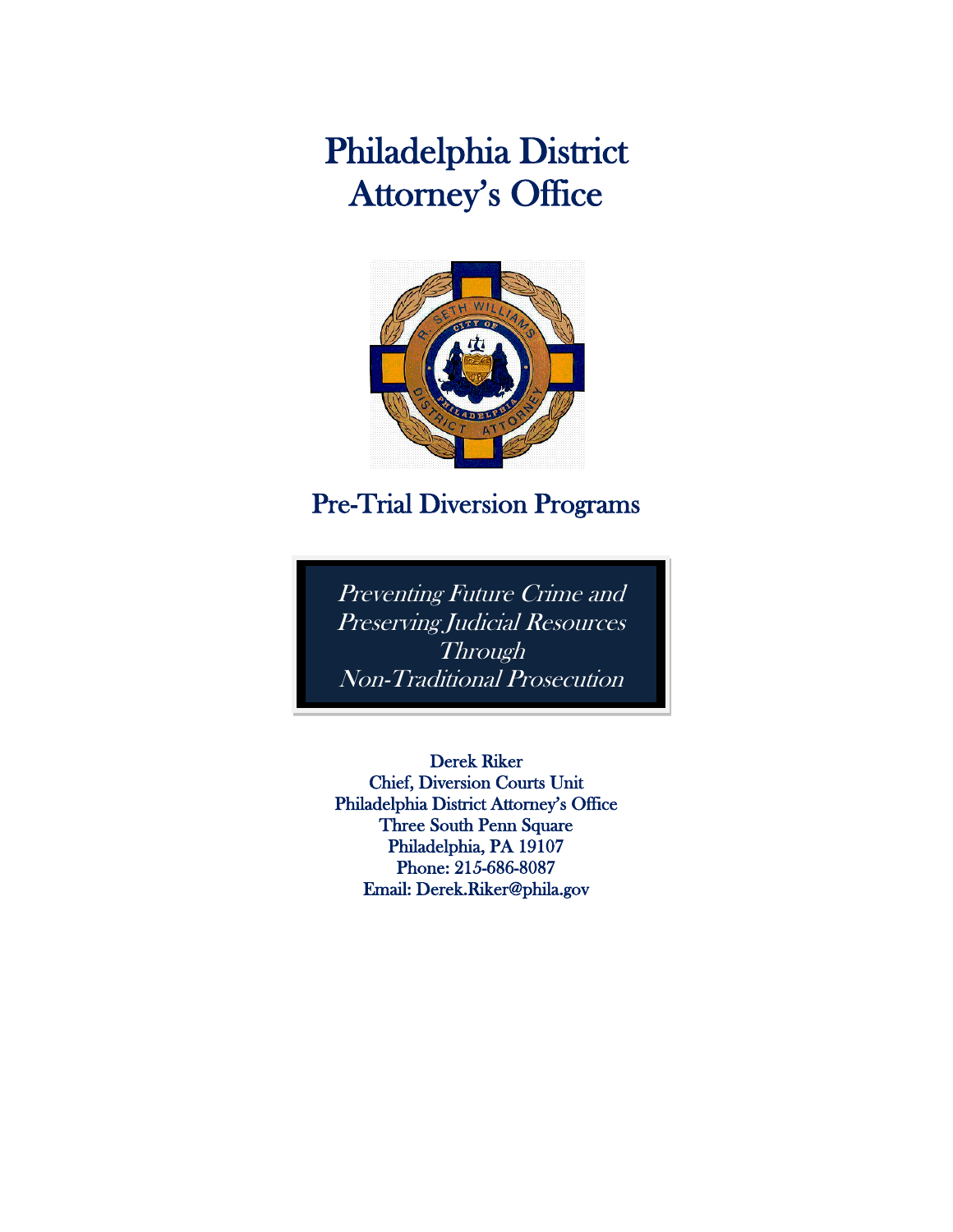#### **Misdemeanor Only**

- Accelerated Misdemeanor Program Tier I (AMP 1)
- Accelerated Misdemeanor Program Tier 2 (AMP 2)
- Domestic Violence Diversion (DV Diversion)
- DUI Treatment Court
- Project Dawn (PDC)
- Sexual Education and Responsibility (SER)
- Small Amount of Marijuana (SAM)

## **Felony Only**

- Future Forward
- The Choice is Yours (TCY)

## **Misdemeanor and Felony**

- Accelerated Rehabilitation Disposition (ARD)
- Drug "Philadelphia" Treatment Court (PTC)
- $\bullet$  Intermediate Punishment (IP)
- Mental Health Court
- Veteran's Court

## **Summary Only**

• Summary Diversion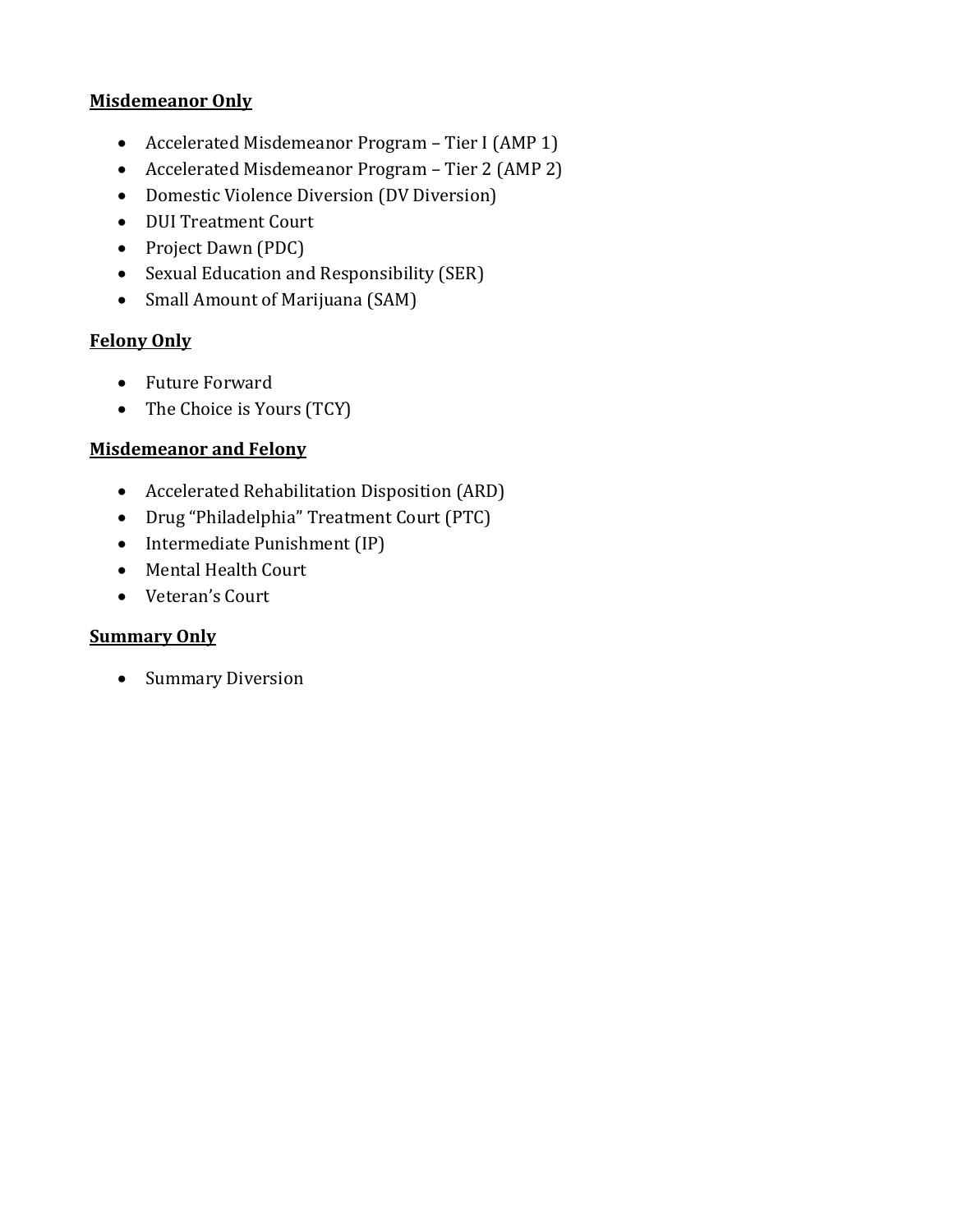## **Accelerated Misdemeanor Program – Tier I (AMP I)**

## **Program Eligibility**

Non-violent first time offenders charged with a misdemeanor are the typical candidate for this program. Defendants are accepted at the discretion of the District Attorney's Office and after a careful review of their case.

## **Disposition**

No plea is entered and the case is maintained in a pre-trial statusing posture. Upon successful completion of the program, the Commonwealth withdraws prosecution.

## **Details and Length**

Defendants accepting the program are required to complete either 12 or 18 hours of community service and pay court costs. Defendants accepting an AMP I offer are colloquied by the sitting Judge and must meet with the community service coordinator prior to leaving court. Details on community service sites are provided by the coordinator. Community service must be completed at an approved non-profit location. Payment is made in the basement of the Criminal Justice Center.

Generally, defendants are expected to have their requirements fulfilled within five weeks of accepting the terms. They may finish them earlier if they so desire. If a defendant is unable to complete either the community service portion or pay the court costs in full after five weeks, the Judge may provide an extension. The defendant must provide proof that at least half of their community service is complete and more than half of their fines and costs have been paid.

## **Program Completion**

Defendants are expected to provide verification to court staff showing all requirements are satisfied five days prior to their next court listing. By completing their terms of the program and submitting them in advance, a defendant's presence can be waived from future court dates. Once verified that it is complete, prosecution is withdrawn. Should a defendant fail to comply with the terms of the program or get arrested on new charges before completing the program, AMP will be revoked and the case will be sent to a trial room.

## **Expungement Eligibility**

Upon successful completion, defendants are eligible for expungement without opposition.

## **Contact**

DA AMP@phila.gov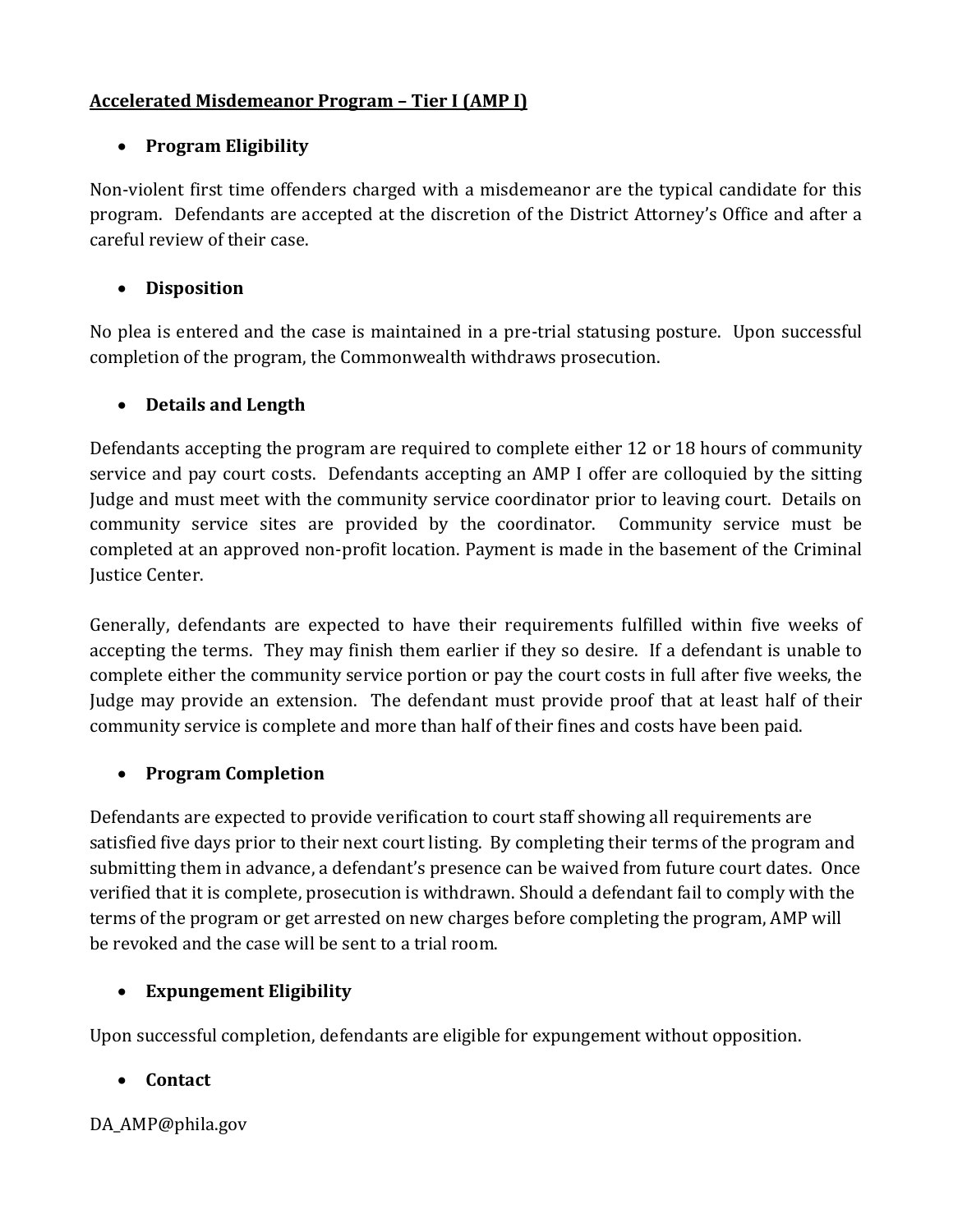## **Accelerated Misdemeanor Program – Tier II (AMP II)**

## **Program Eligibility**

Candidates primarily include defendants charged with non-violent misdemeanor offenses with a recent history of non-violent prior arrests and limited number of convictions. Defendants are accepted at the discretion of the District Attorney's Office and after a careful review of their case.

## **Disposition**

Defendants are offered a Negotiated Stipulated Trial with a disposition of Guilty or admission into the Section 17 or Section 18 programs without entering a guilty plea.

## **Details and Length**

Defendants are required to complete either community service or a dependency treatment program and pay court costs. A determination of whether community service or a dependency treatment offer is conveyed is made on a case-by-case basis and at the discretion of the ADA assigned to the AMP room and in consultation with staff from the Philadelphia Health Management Corporation (PHMC). Defendants will receive an initial screening in court. Should they require dependency treatment, PHMC court staff will provide additional instructions for compliance. Based upon the results of the evaluation, a course of treatment will be prescribed for the defendant. Defendants who reside out-of-county or who have private insurance will be provided instructions on how to seek treatment on their own. Once the defendant returns to court with proof of treatment, it will be verified by PHMC staff, and then a disposition may be entered. Defendants who are determined not to be drug and alcohol dependent are offered community service (generally between 24-36 hours) in lieu of treatment and they can enter a disposition at their first status listing.

Program length varies for each defendant. The primary factor for those defendants participating in dependency programs is compliance with treatment requirements and negative drug testing results. Defendants who are able to arrange for treatment and make exceptional progress can complete AMP II within three court listings (roughly three months). Defendants who have community service obligations can satisfy their court ordered requirements at a much quicker rate.

## **Program Completion**

After entering their disposition, defendants are required to provide continuing proof of treatment (or proof of completing community service hours) and pay court costs. Once a defendant fulfills their required obligations, the case is marked complete. The defendant is not required to return to court or register with probation. Should a defendant fail to comply with treatment requirements, complete community service or get convicted on new charges before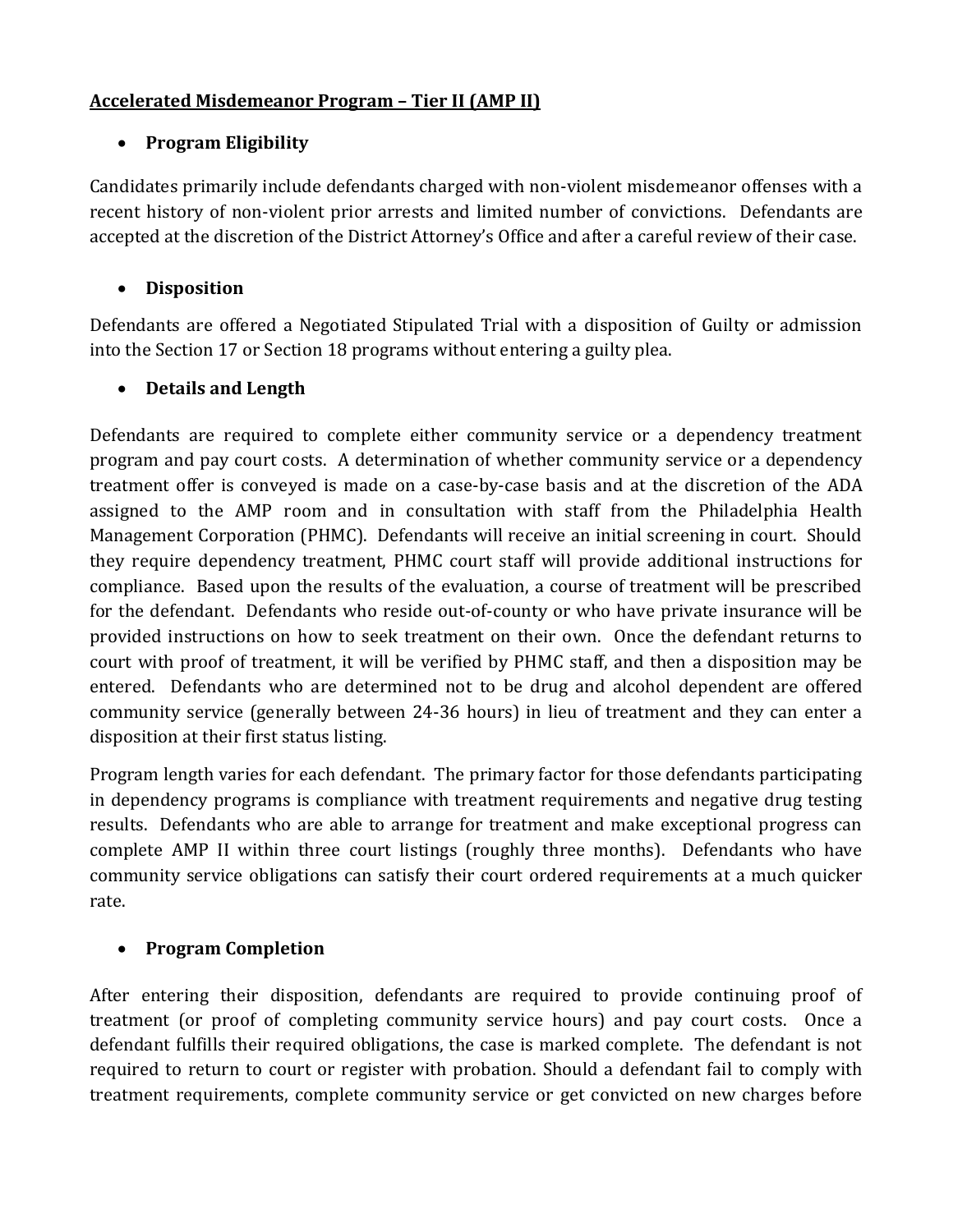completing the program, they will be found in violation of the program and sentenced to new terms which may include probation or jail.

## **Expungement Eligibility**

Cases disposed of by Negotiated Stipulated Trial are not eligible for expungement. Cases that are disposed of via the Section 17 or Section 18 programs may be eligible for expungement depending on the defendant's criminal history.

## **Contact**

DA\_AMP@phila.gov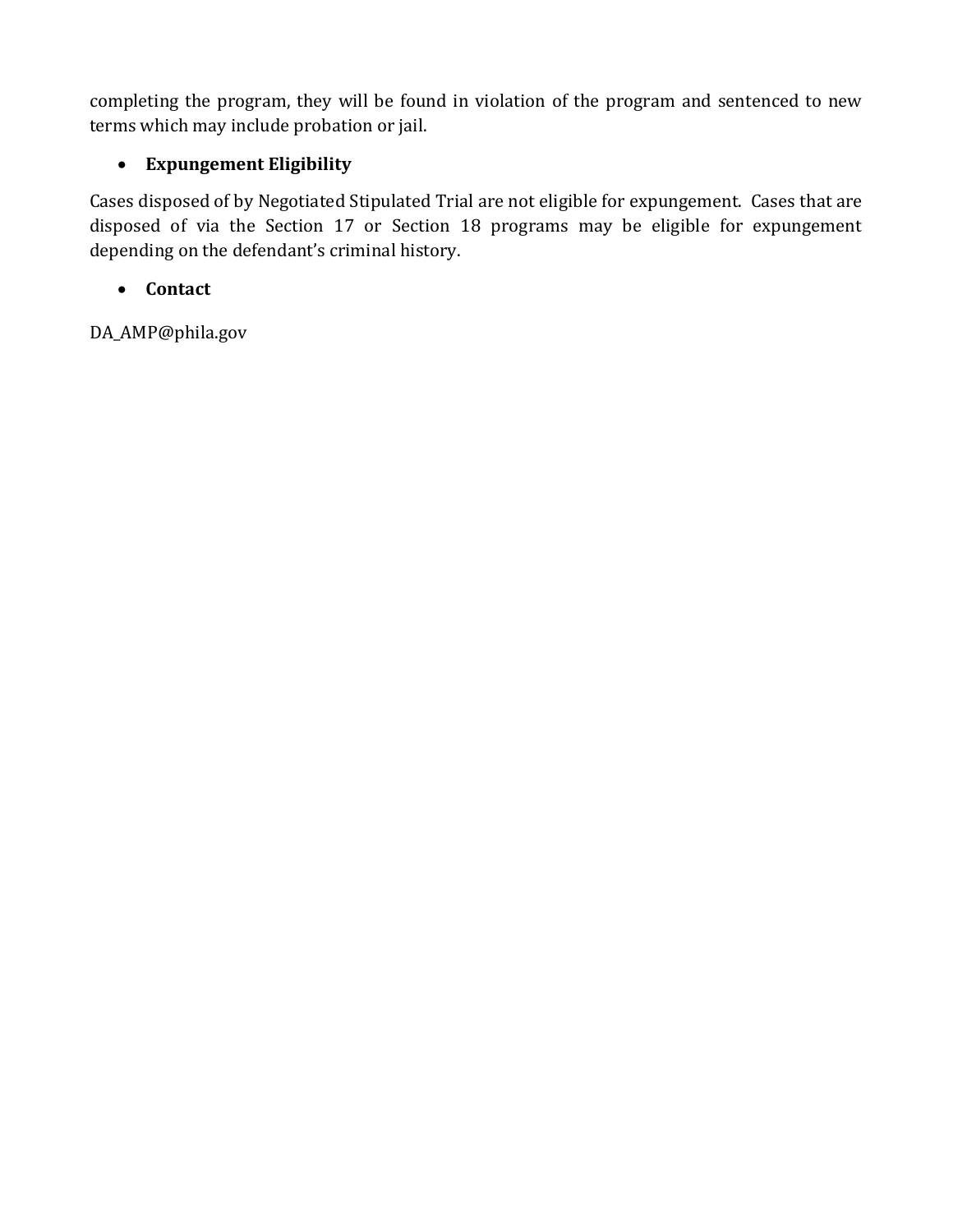#### **Accelerated Rehabilitation Disposition (ARD)**

#### **Program Eligibility**

Defendants are first time offenders charged with relatively minor offenses requiring a more lengthy period of supervision than the AMP program provides. Defendants are accepted at the discretion of the District Attorney's Office and after a careful review of their case.

#### **Disposition**

Prior to entering the ARD program, defendants must agree to a probationary sentence with conditions imposed. A final disposition is held in abeyance by the court.

#### **Details and Length**

Defendants seeking ARD must first agree to give up their right to a speedy trial while their case is being considered. Once accepted, conditions of ARD generally include: payment of court costs, participation in rehabilitative classes and/or community service, payment of restitution (if restitution is requested by a victim, the defendant is expected to pay half of the restitution up front at the first ARD listing date). Defendants complete the terms of ARD under the supervision of the probation department. They are generally expected to comply with the terms of the program for a period ranging from six months to, no more than, two years. Specific lengths are based upon the nature of the crime and charges. If the defendant fails to complete the sentence, they will be removed from the program and the case will go to trial. Examples of grounds for removal include: committing another crime while participating in ARD, failure to make required restitution payments, and failure to complete special mandates such as attending anger management.

#### **Program Completion**

Once the program is completed, the original criminal charges are dismissed.

#### **Expungement Eligibility**

Defendants who successfully comply with the terms of ARD are eligible to have their cases expunged automatically by the First Judicial District.

#### **Contact**

DA\_ARD@phila.gov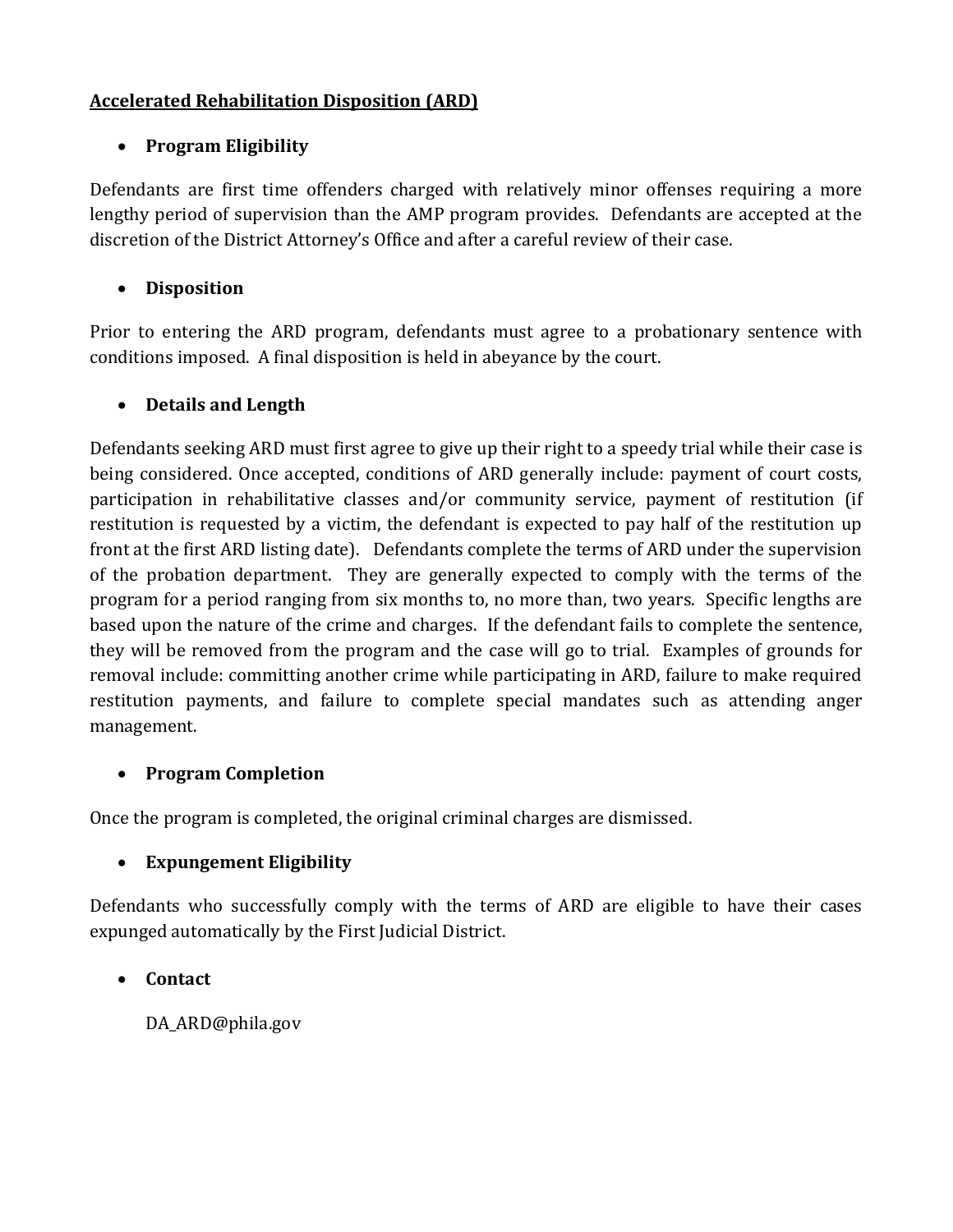#### **Domestic Violence Diversion**

## **Program Eligibility**

The target participant is a defendant charged with a first-time domestic violence misdemeanor. The charged offense cannot be a felony, nor can it involve strangulation, the use of a weapon, serious injury, or sexual abuse. Defendants must not have any previous arrests or convictions for domestic abuse-related charges. They cannot be on probation/parole for a felony, have records of revoked probation, have two or more open misdemeanor cases, have been sentenced to a prison sentence for a violent felony within the past 10 years, or have an extensive bench warrant history.

Eligible cases and participants will be identified by the District Attorney's Office Charging Unit. Referral requests for defendants who were not initially flagged by DACU for diversion will be considered for participation; however, these referrals must be received by the District Attorney's Office DV Diversion ADA within two weeks of arrest and/or at least one week before the trial listing in order to be considered. Continuances at the first trial listing for DV Diversion Court referrals and consideration will not be granted absent extenuating circumstances. There are two Tiers to this program. The defendant's prior history of arrests, convictions and severity of the incident are used in making a determination of either Tier I or Tier II.

## **Disposition**

Outcomes are based upon specific tiers of the program. In order for a defendant to be admitted into Tier II DV Diversion, s/he must enter a conditional guilty plea, which will remain in "open" status until completion of treatment and all program requirements. Tier I DV Diversion does not require a guilty plea, but Tier I offenders must still complete all treatment requirements to remain compliant with the diversion program.

#### **Details and Length**

The program addresses perpetrators of domestic violence against both intimate and nonintimate partners. Intimate partner DV Diversion involves cases where the perpetrator and victim are spouses, former spouses, boyfriend/girlfriend, or same sex partners. Non-intimate partner DV Diversion allows for the diversion of cases where the perpetrator and victim have a blood or otherwise familial relationship. Both intimate partner and non-intimate partner offenders will be classified into one of two Tiers. The Tier determination is based on the offender's past criminal history and the circumstances of the instant arrest.

The main difference between intimate partner and non-intimate partner diversion is the type of treatment required for completion of the program. Intimate partner diversion defendants will be required to complete treatment at Menergy (currently the only Philadelphia-based batters' intervention program) or another recognized BIP in order to complete the terms of DV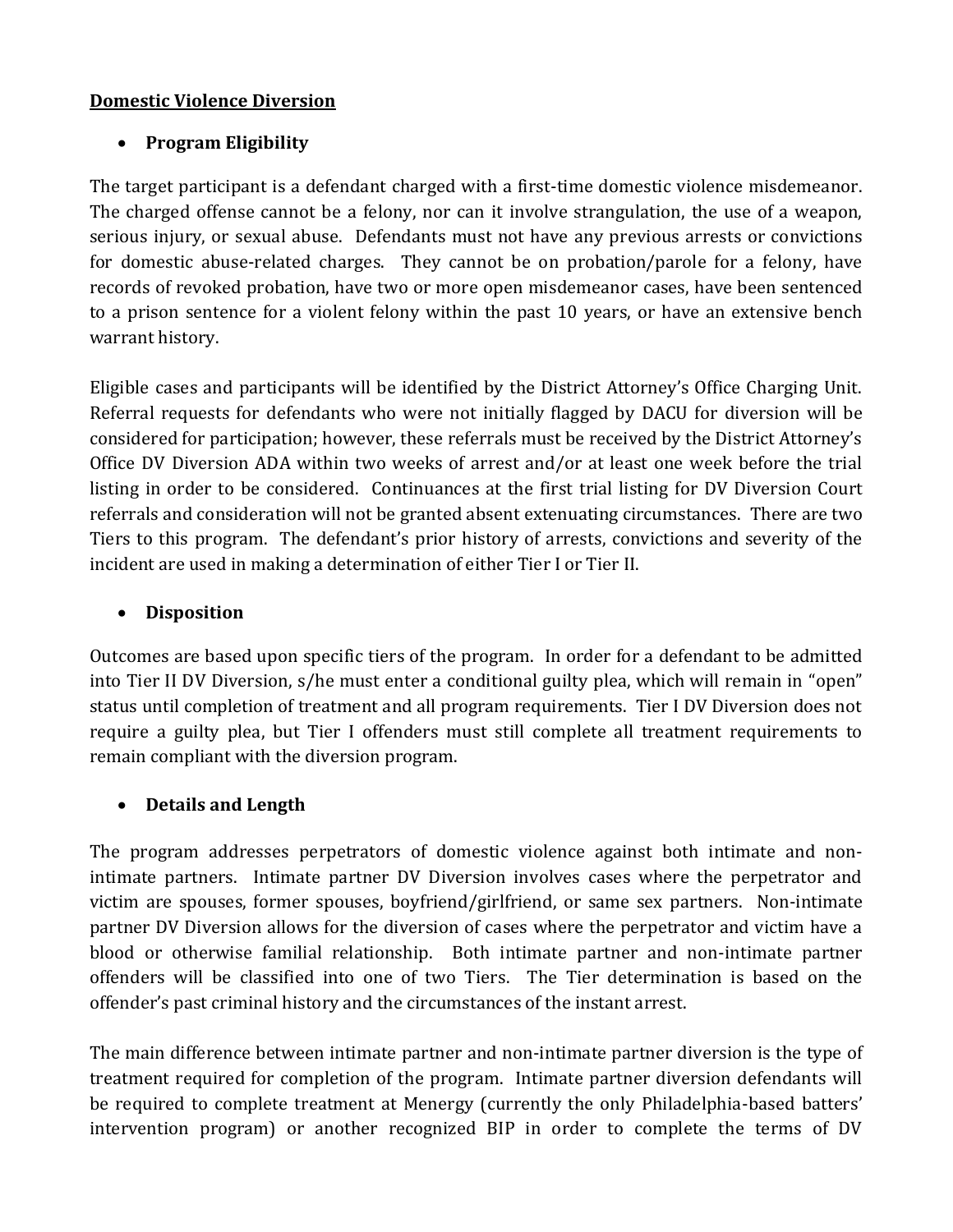Diversion. Non-intimate partners will be required to complete outpatient treatment in a program designed to teach coping skills to individuals with impulsivity and anger control issues.

Generally, the program lasts for a six-month period; however, if treatment is recommended, the length of the status period will be determined by the length of treatment, but not less than six months. Both intimate partner and non-intimate partner offenders will be evaluated by the Public Health Management Corporation's Forensic Services Department (FIR). If defendants are deemed amenable to treatment, they must complete any and all treatment recommended by the FIR evaluation, as well as BIP treatment for intimate partner offenders.

For each Tier category, the initial status listing will occur within 30 days of the offender's official entry into the program, and subsequent status listings will be held every 45 days.

## **Program Completion**

The BIP (or other service provider for non-intimate partner DV Diversion defendants) is charged with determining successful treatment completion by program participants. Additionally, DV Diversion Court defendants must have incurred no new arrests and have no reported incidents of further domestic violence. The defendant must pay any restitution owed to the complainant, pay court costs and fines, and comply with the services required as a condition of the treatment program. Prosecution will be withdrawn by the Commonwealth when all terms of the program have been fulfilled.

#### **Expungement Eligibility**

If a Tier I defendant successfully completes the conditions of DV Diversion Court, after one year, the defendant may file a motion for expungement. The Commonwealth reserves the right to oppose the expungement request.

#### **Contact**

DA\_DVDiv@phila.gov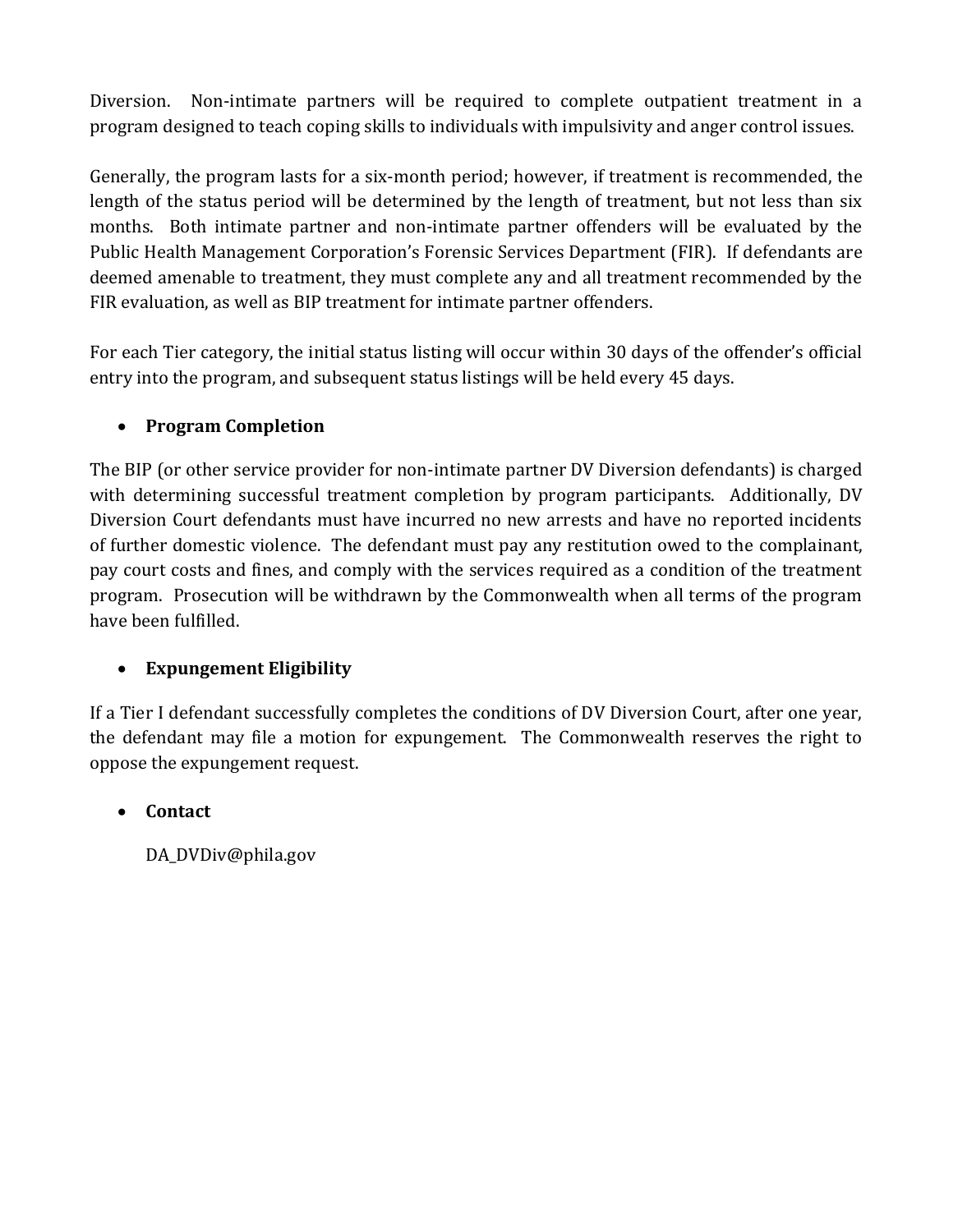#### **Drug Treatment Court**

#### **Program Eligibility**

Defendants are non-violent drug or drug related offenders with no more than two previous juvenile adjudications or adult convictions. Most often the lead charge is Possession with Intent to Deliver. Arrests involving guns and mandatory sentences based upon weight are not eligible (school zone mandatory cases are treated on a case-by-case basis).

#### **Disposition**

Defendants plead no contest and have this plea held in abeyance until completion of the program.

#### **Details and Length**

The program covers four phases over a twelve month period. These phases are steps towards sobriety and include mandatory drug and alcohol treatment, regular urine testing, meetings with case managers, and attendance at monthly progress listings before a supervising judge. Infractions of the program will result in the defendant receiving one of the program's graduated sanctions. Sanctions include writing essays, increased reporting and short jail stays.

Phase 1 lasts one month and focuses on non-medical detoxification and assessment of the defendant. The assessment determines the severity of the defendant's substance abuse issues and whether the defendant is in need of dual diagnosis treatment. Dual Diagnosis treatment focuses simultaneously on a defendant's substance abuse treatment and their mental health treatment. During Phase 1 a housing assessment is completed to establish whether the defendant is in need of alternative housing. Phase 2 lasts three months and is the most intensive treatment part of the program. In addition to treatment, the defendant will receive needed life skills training and counseling. Phase 3 lasts four months and focuses on relapse prevention as well as an aftercare plan for the defendant. An aftercare plan is created for the defendant to facilitate their transition from treatment to a sober lifestyle via the implementation of relapse prevention tools. The defendant may be encouraged to attend 12 step meetings, obtain a sponsor and continue to work towards establishing a sober network. Phase 4 lasts four months. During these four months the defendant must maintain 100% abstinence from drugs and alcohol and is encouraged to implement their treatment aftercare plan. It is important to note that any missed treatment sessions or relapses will hinder the defendant's progression through the program, causing their length of time in Drug Treatment Court to exceed the twelve month period.

#### **Program Completion**

Upon completion of the four phases, defendants graduate, whereupon their no contest plea is withdrawn and charges are dismissed with prejudice. The case is marked closed at that point.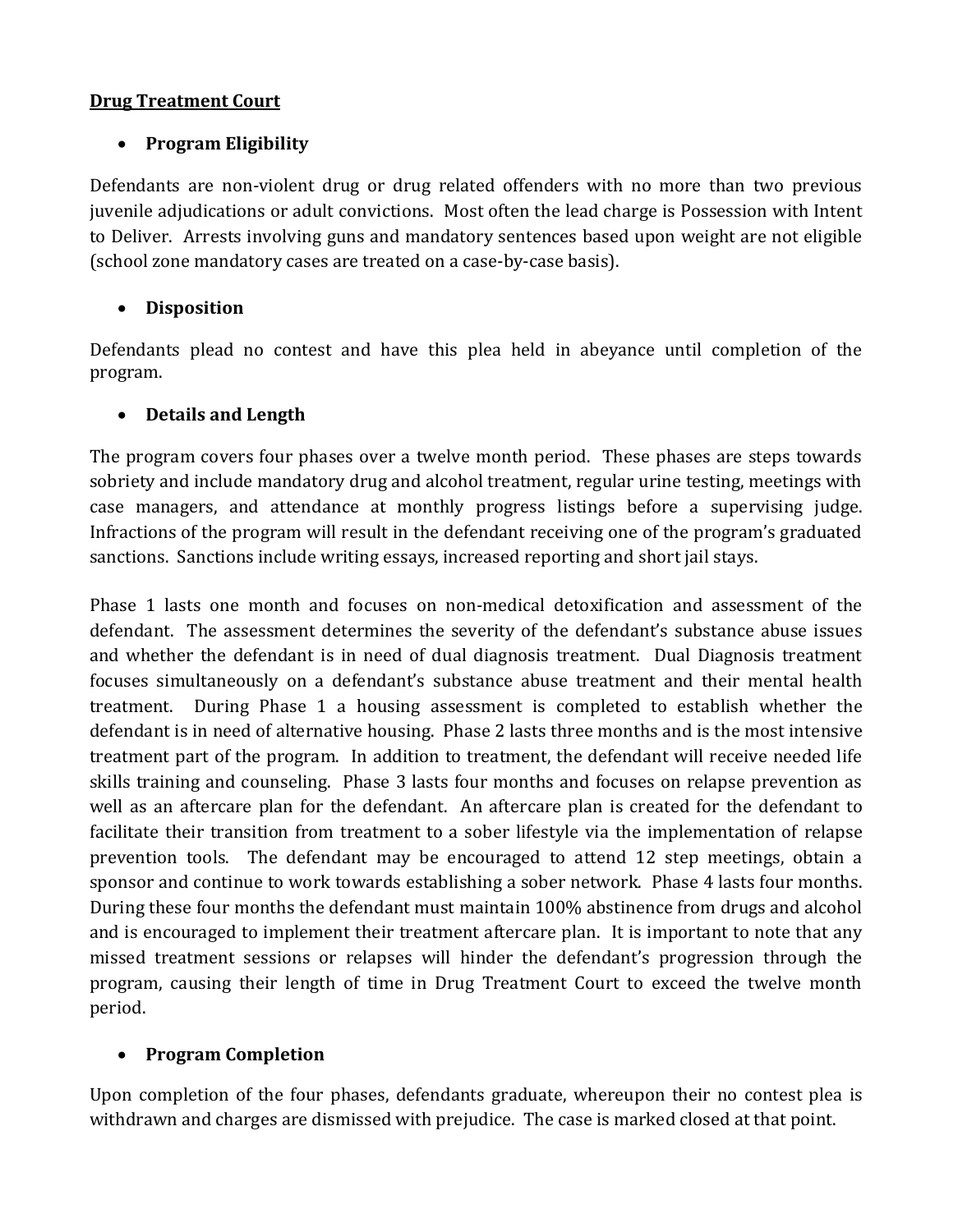## **Expungement Eligibility**

If the defendant remains crime-free and drug and alcohol free during the following year, their case will be expunged.

## **Contact**

DA\_DTC@phila.gov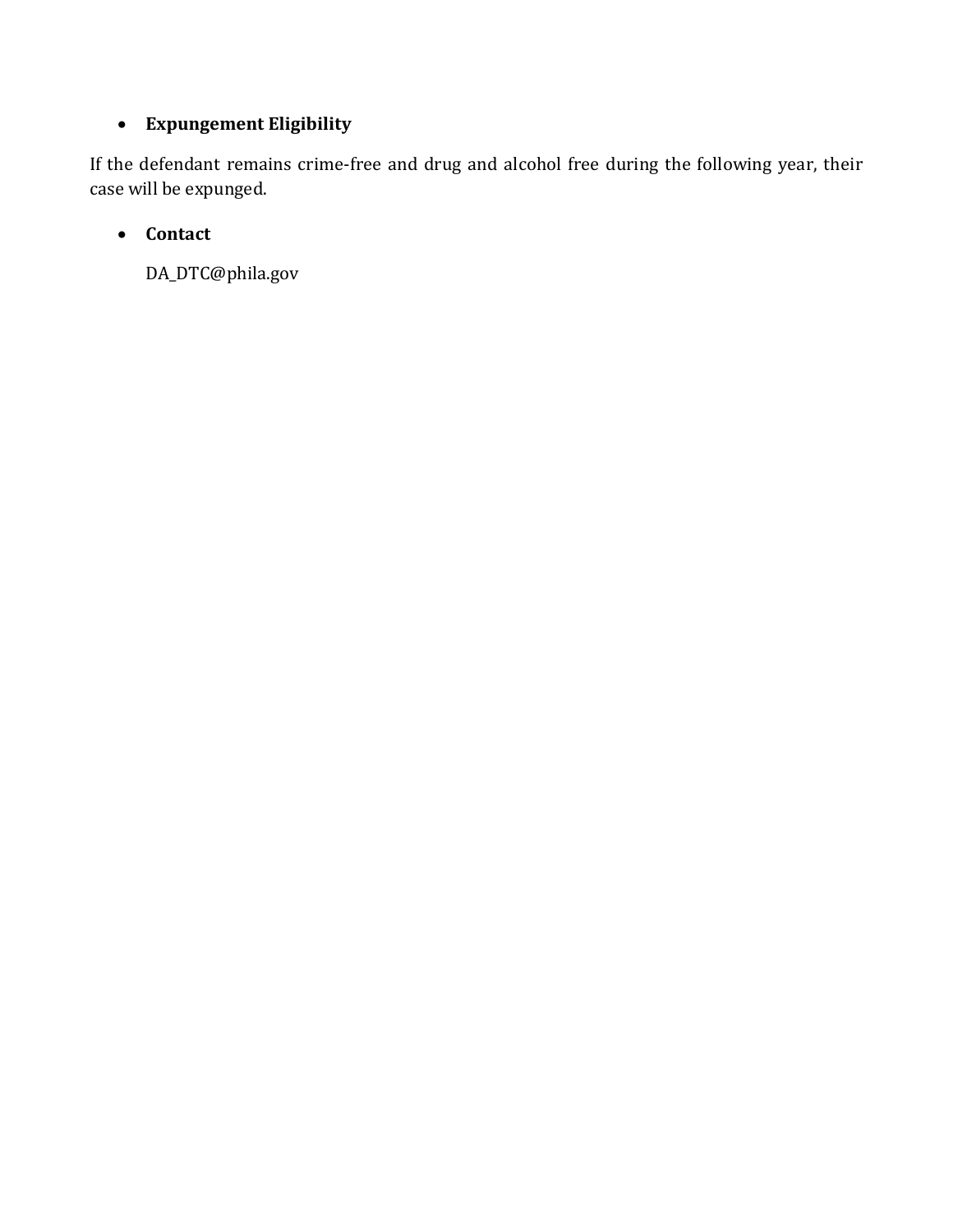#### **DUI Treatment Court and DUI Intermediate Punishment**

#### **Program Eligibility**

County Intermediate Punishment primarily targets offenders who would otherwise be serving a sentence in the county jail. The Intermediate Punishment Program focuses on defendants who are in level 3 and level 4 of the Sentencing Matrix. Philadelphia has two separate IP funded programs for DUI's, DUI Treatment Court and DUI-IP.

There are two eligibility groups for this program:

Potential one year mandatory minimum case for third offense DUI

Defendants are reviewed using statutory guidelines for Intermediate Punishment sentencing as a base; however, additional factors such as residency, details of the specific incident and prior criminal history are considered as additional factors

Potential 90 day mandatory minimum for second offense DUI

Defendants who are initially reviewed for DUI Treatment Court. Similar considerations are taken into account as described above. If a defendant is not eligible for DUI Treatment Court, but is otherwise eligible for IP sentencing under that statutory guidelines for Intermediate Punishment, they will be referred to the DUI-IP program. Typically this includes defendants with more numerous or serious prior contacts with the criminal justice system.

#### **Disposition**

Defendants plead guilty and a portion of their mandatory jail time is converted to house arrest.

#### **Details and Length**

#### *DUI Treatment Court*

Defendants facing a 90 day mandatory sentence are mandated to spend 10 days in custody. If they have proof of work, they may be eligible to serve weekends. The remaining portion of their mandatory sentence is served on house arrest. Defendants facing a one year mandatory sentence must serve 90 days in custody with the remaining mandatory period on house arrest. They are not eligible to serve their time on weekends.

Upon release, the court program they enter consists of four phases which take a year to complete and focus on determining the severity of the defendant's substance abuse issue and a course of treatment. These four phases are steps towards sobriety and include mandatory treatment, regular urine testing, meetings with case managers, and attendance at monthly progress listings before a supervising judge. Defendants are required to use a sobrietor machine as part of the program as well. Infractions of the program will result in the defendant receiving one of the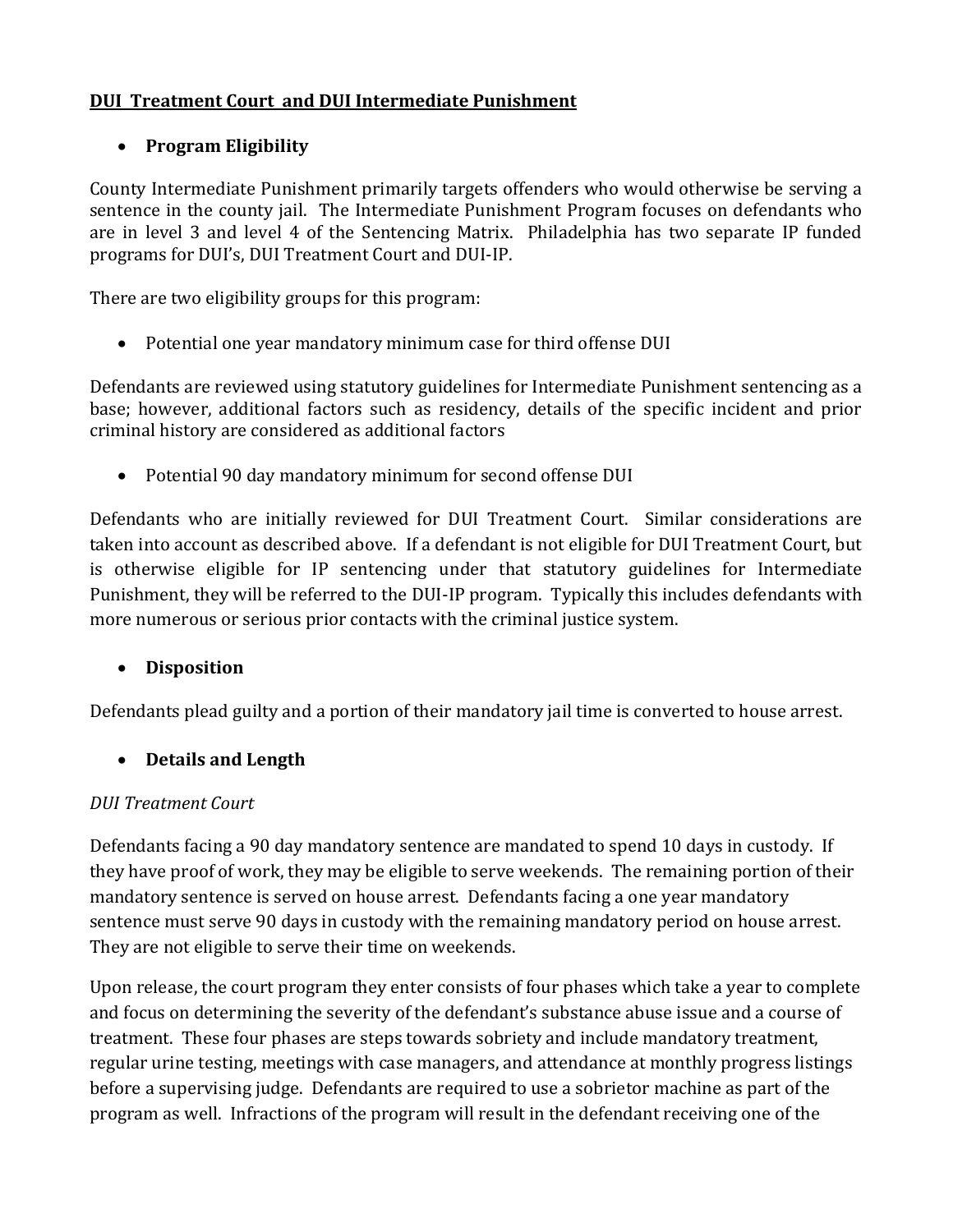program's graduated sanctions. Sanctions include writing essays, increased reporting and short jail stays.

## *DUI Intermediate Punishment*

Defendants are required to spend 20 days in custody and serve the remaining 70 mandatory days on house arrest. This will be followed by 275 days on IP probation. While on IP probation, the defendant will need to report regularly to his probation officer, submit regular urine tests and attend the FIR recommended treatment program. At the conclusion of IP probation they are required to serve a subsequent year probation under general supervision. Additionally, defendants must complete 40 hours of Community Service.

## **Program Completion**

## *DUI Treatment Court*

Upon completion of the four phases, paying any outstanding restitution and mandatory program and court costs, defendants graduate and their court supervision is terminated. The case is marked closed at that point.

## *DUI Intermediate Punishment*

A defendant's direct obligation to the court ends upon his plea. Should he remain in compliance with the terms of his IP and subsequent general probation, and pays any outstanding restitution and mandatory court costs, the case will be closed. Failure to remain in compliance may result in a violation of probation hearing.

## **Expungement Eligibility**

Defendants are not eligible to have their records expunged at the termination of their case.

## **Contact**

DA\_DUITC@phila.gov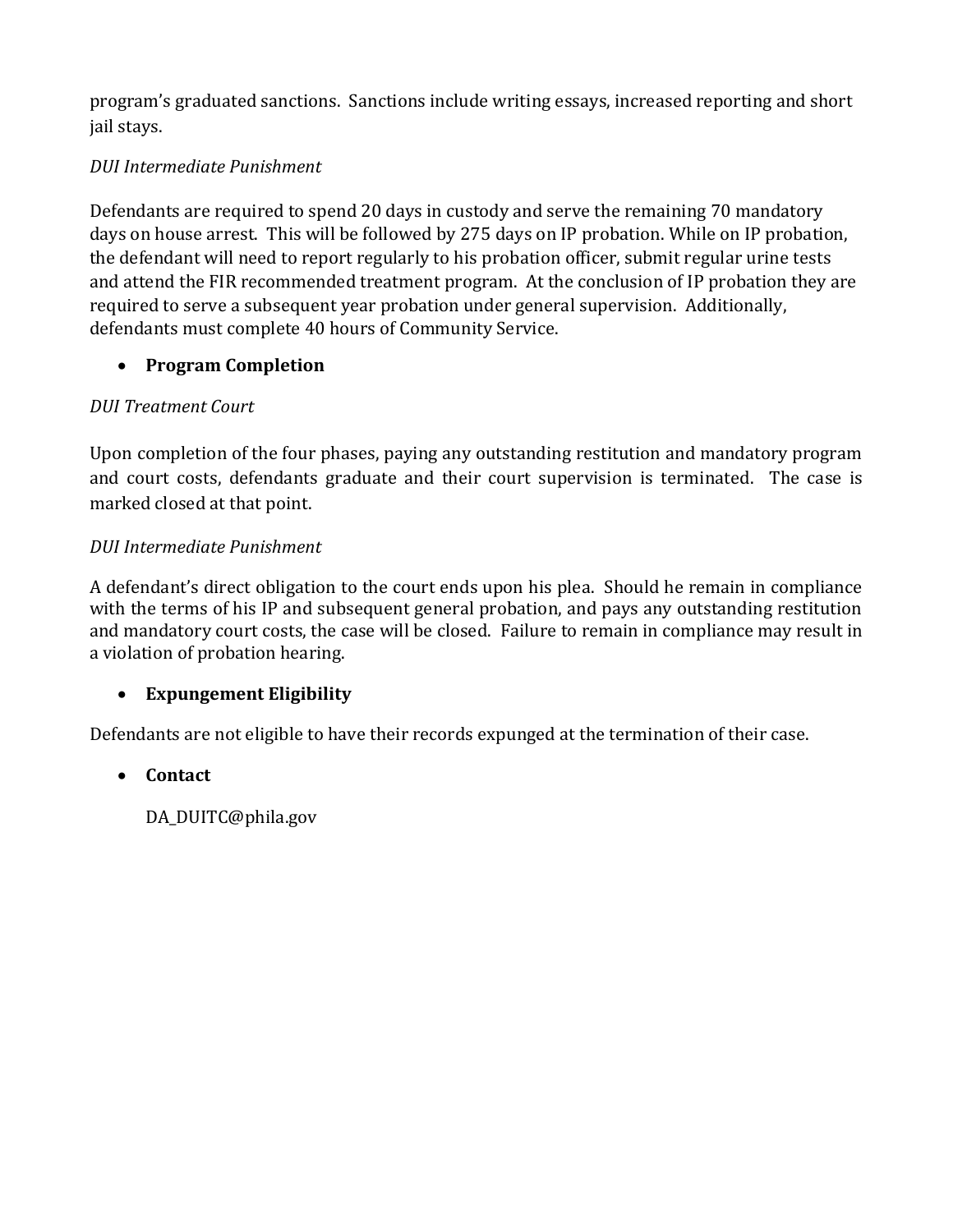#### **Future Forward**

#### **Program Eligibility**

Targeted defendants are 24 years of age or older, who are Philadelphia residents and have a high school degree or GED and are interested in obtaining college credit. They are first-time felony offenders charged with a non-violent crime, with no more than one prior misdemeanor conviction. Defendants must pass the Community College of Philadelphia's (CCP) entrance exam and be eligible for federal financial aid. Defendants are not drug dependent and accepted at the discretion of the District Attorney's Office and after a careful review of their case.

#### **Disposition**

Defendants enter a nolo contendere plea and the Court defers entry of judgment while the defendant completes the program

#### **Details and Length**

The program is approximately one-year in length. Individuals who are offered admission to CCP, after completing testing and financial aid requirements, will be enrolled in three courses for three consecutive semesters. These courses will be administered in conjunction with CCP's Reentry Support Project (RSP). Specific classes will be required in the first semester; however, students will be given greater flexibility in subsequent semesters. In addition to College courses, program participants will be required to attend personal, academic, and professional development workshops and activities coordinated by RSP. Each month, participants also appear for progress listings before a supervising judge. Participants must remain in good academic standing and not get re-arrested to continue in the program.

#### **Program Completion**

Program participants must successfully earn a minimum of 27 College credits during their three semesters to be considered as program completers (it will be at each program participant's discretion as to whether he or she wants to continue enrollment at the College after his or her third semester and having earned 27 credits). If the defendant successfully completes these requirements, the Court will dismiss the case with prejudice. Individuals who are terminated from the program due to non-compliance prior to completion will have a guilty verdict entered by the Court and they will be sentenced accordingly. Participants who are terminated from the program due to cognitive issues will be permitted to withdraw their plea after the first semester and have their case diverted to another program or sent for trial.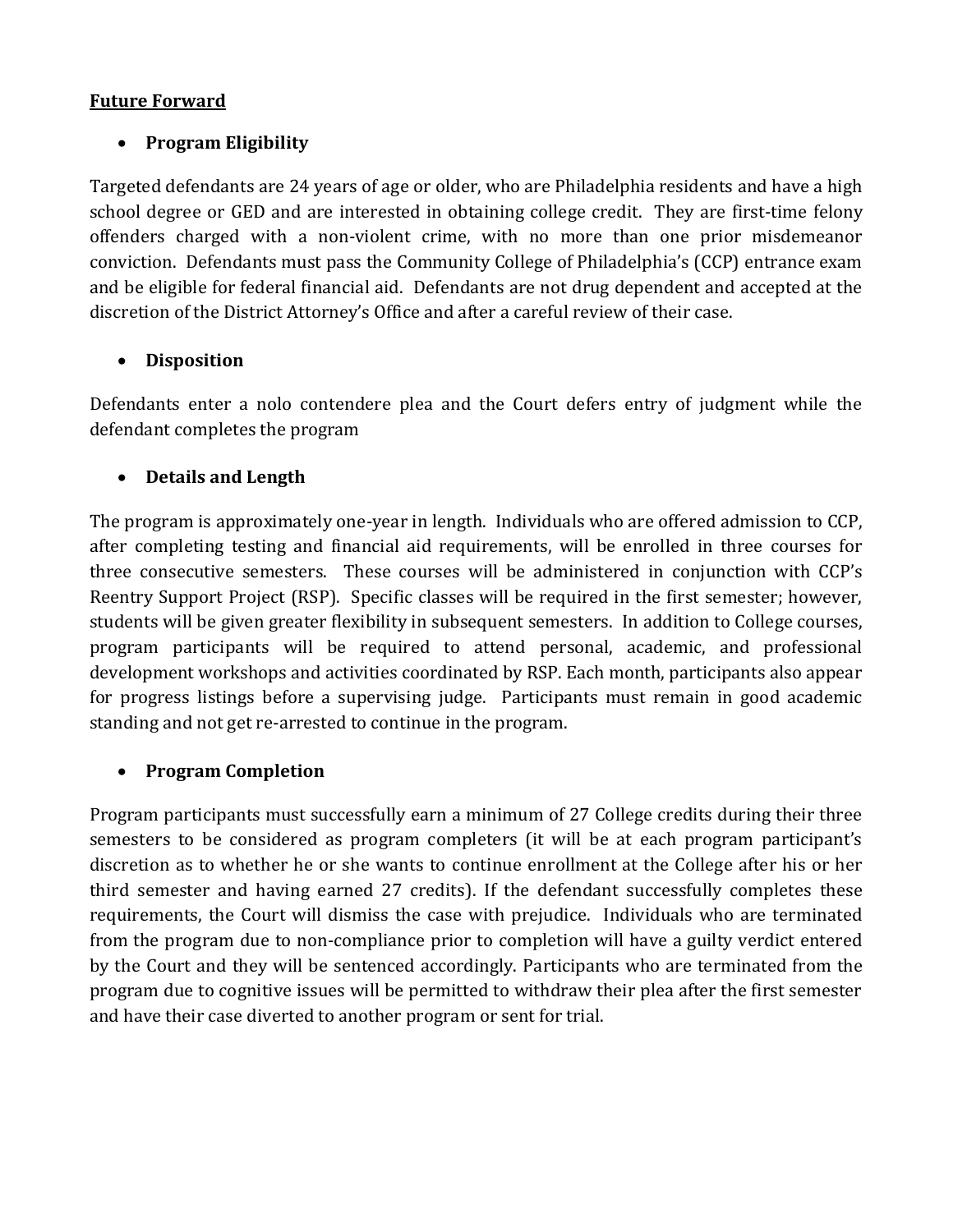## **Expungement Eligibility**

If the defendant does not get arrested, and subsequently convicted, within one year from successful completion of Future Forward and all court costs are paid the case will be expunged.

## **Contact**

DA\_ARD@phila.gov or DA\_TCY@phila.gov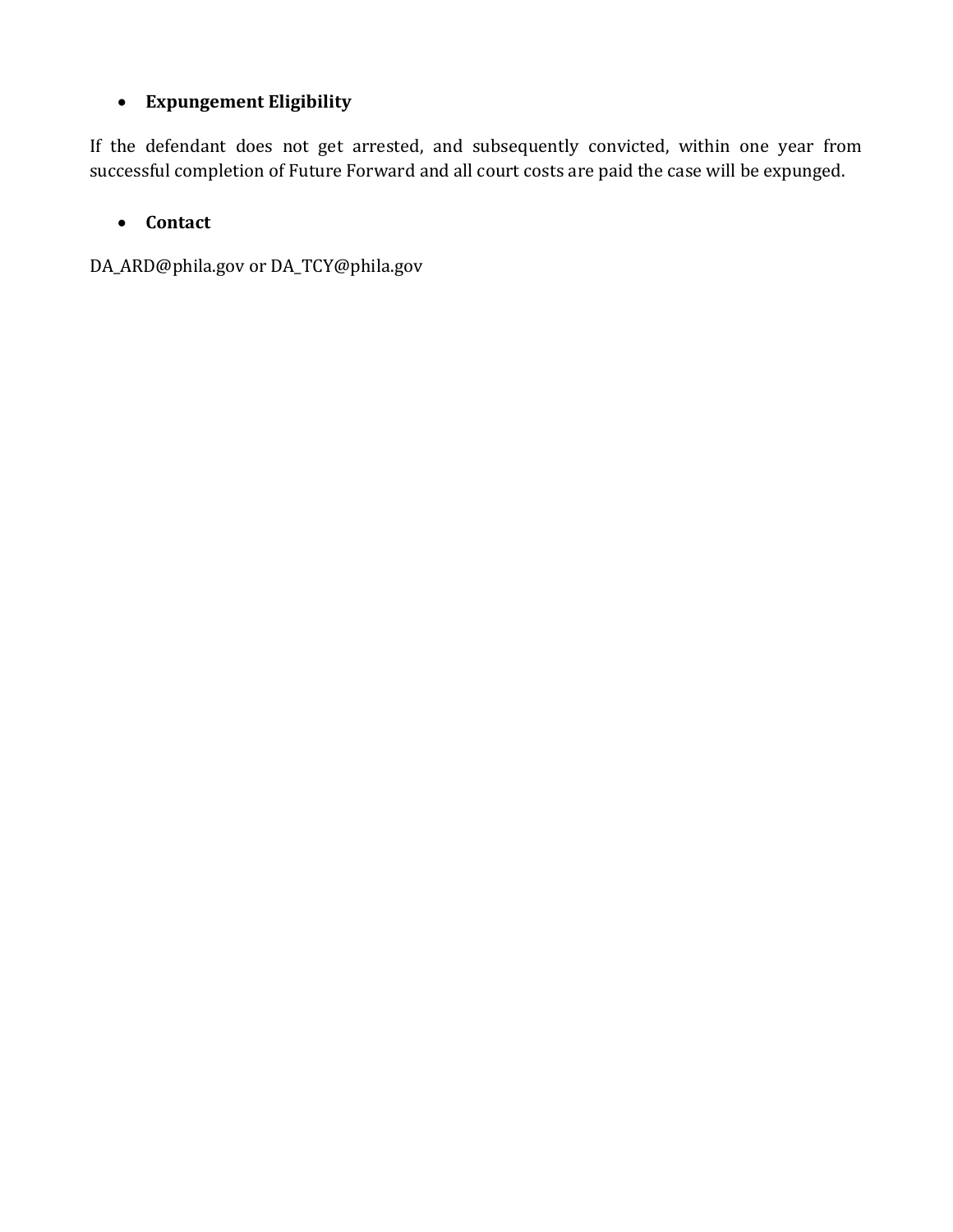## **Intermediate Punishment – non DUI (County and State)**

## **Program Eligibility**

*County Intermediate Punishment*-- Defendants are non-violent offenders with no convictions for crimes of violence and they are dependent on drugs/alcohol.

*State Intermediate Punishment*-- Defendants are non-violent drug-offenders with no convictions for crimes of violence; however, they have a more extensive criminal history and they are dependent on drugs/alcohol.

#### **Disposition**

*County Intermediate Punishment* – Defendants enter a guilty plea.

*State Intermediate Punishment* – Defendants enter a guilty plea.

## **Details and Length**

## *County Intermediate Punishment*

Defendants get a FIR (Forensic Intensive Recovery) evaluation. This evaluation will let the court know what kind of treatment a defendant needs. Usually three types of treatment are recommended: Intensive Outpatient, Short-term Inpatient and Long-term Inpatient. County IP is divided into two Tiers.

- 1) Tier 1: This is a non-house arrest IP program for defendants in Level 3 of the Sentencing Matrix. Defendant must follow the treatment recommendations of the FIR evaluation and they will be placed on intensive probation during the IP probation. Intensive probation will include monthly home visit and increased office visits. After the defendant successfully completes one year of IP, he will be placed on a general probation for an additional year. Total sentence is 2 years of supervision.
- 2) Tier 2: This is the traditional IP-house arrest program for defendants in Level 4 of the Sentencing Matrix. The type of treatment needed will determine the length of house arrest which will be served. Generally, the length and details of the County Intermediate Punishment program are as follows, though probation tails will be determined on a case by case basis.
	- o Intensive Outpatient —will require one year of IP which consists of six months of house arrest, 40 hours community service, followed by two years of reporting probation.
	- o Short term Inpatient— will require one year of IP which consists of three months of house arrest, 40 hours community service, followed by two years of reporting probation.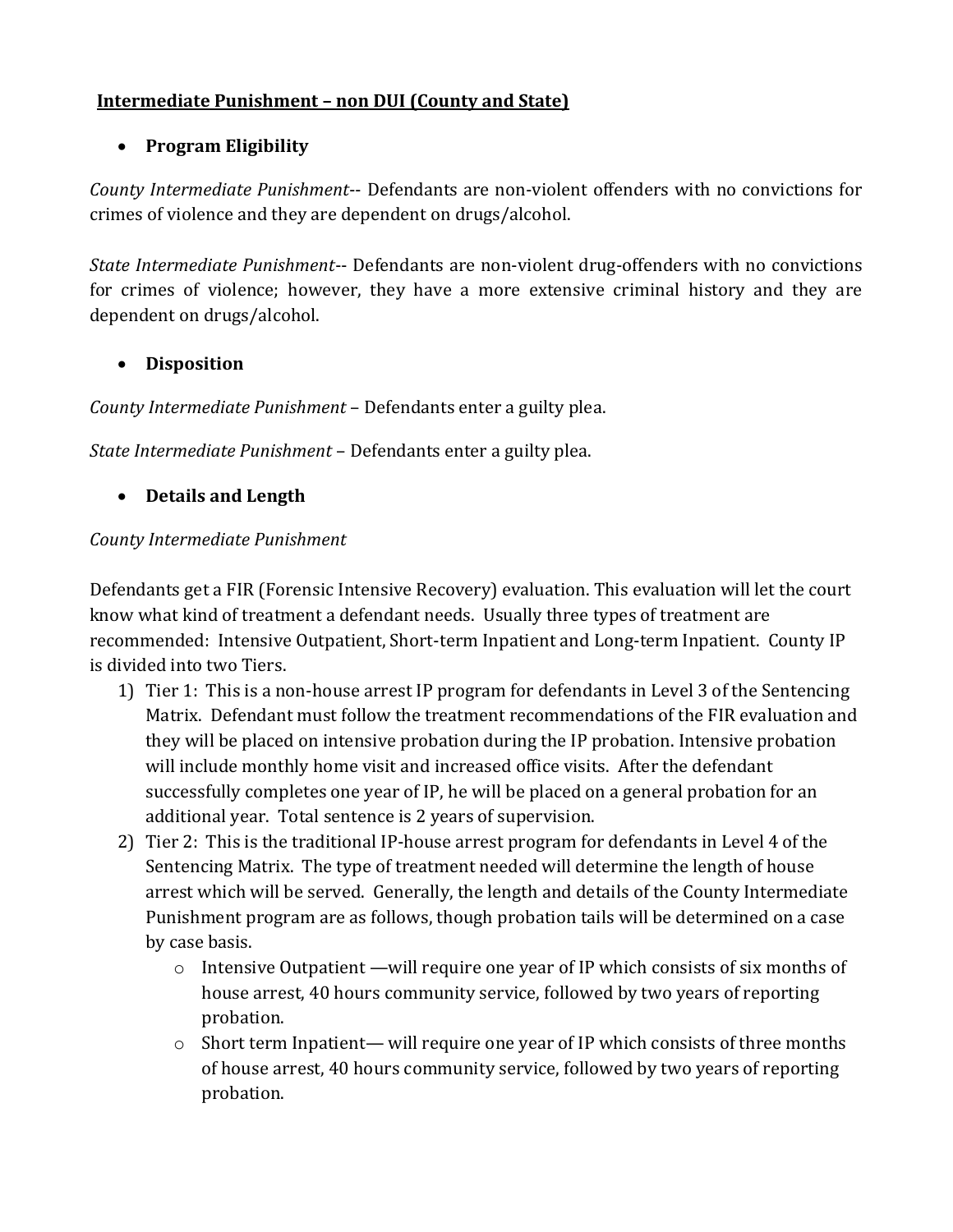$\circ$  Long term Inpatient-- will require one year of IP which consists of 40 hours community service, followed by two years of reporting probation.

## *State Intermediate Punishment*

Defendants will generally get offered State Intermediate Punishment and an alternative State Prison Sentence. If agreeable, the defendant is then committed to Department of Corrections for a thorough drug evaluation. The Department of Corrections conducts an assessment of the defendant and provides a report to the court within 60 days. If the Department of Corrections determines that the offender is suitable, then the defendant is sentenced to a 24 months of Intermediate Punishment. This flat two year sentence begins in a state institution and continues to the community. The sentence compromises of the following:

- A minimum of seven months in SCI and no less than two months must be spent in an institutional drug/alcohol treatment program.
- A minimum of two months in a community based inpatient drug/alcohol treatment program.
- A minimum of six months in treatment through a drug/alcohol outpatient treatment facility.
- A period of reintegration into community for the balance of the sentence.

If the defendant is deemed to not be in need of drug/alcohol treatment, he or she will automatically get the alternative state sentence offered by the Commonwealth at the time of their plea. The defendant's plead guilty knowing that if they are not accepted into the program the alternative state sentence automatically applies. The alternative state sentence is at the discretion of the DA's Office and based on the facts of the case and the defendant's record (arrest and convictions).

## **Program Completion**

Defendants are considered to have satisfied their IP requirements upon completion of their sentence. Infractions of the program will result in the defendant receiving one of the program's graduated sanctions. Examples of sanctions include, extending the defendant's probation period or having to repeat certain treatment requirements.

## **Expungement Eligibility**

Defendants are not eligible to have their records expunged at the termination of their case.

## **Contact**

DA\_IP@phila.gov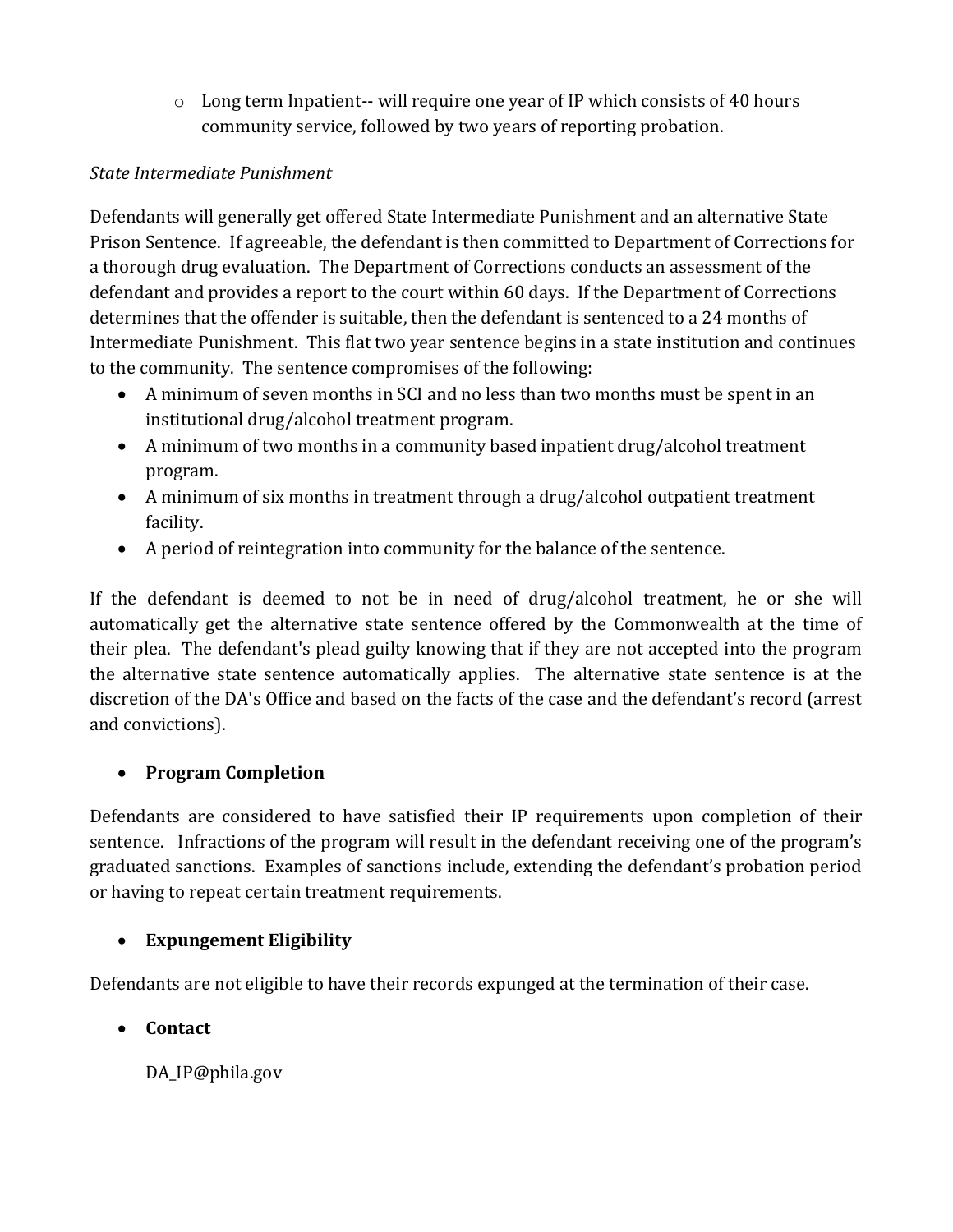#### **Mental Health Court**

#### **Program Eligibility**

Defendants in Mental Health Court are serving a county sentence and/or probation for a nonviolent felony crime and have been diagnosed with a serious mental illness. Defendants are accepted at the discretion of the District Attorney's Office and after a careful review of their case.

#### **Disposition**

Mental Health Court is a "Re-entry" program as opposed to a "Diversion" Court. Defendants must be currently serving a sentence, and/or is in custody awaiting sentencing.

#### **Details and Length**

Mental Health Court is a collaborative problem solving court which provides an alternative to incarceration for non-violent felony offenders with mental illness and co-occurring disorders by preparing individuals for re-entry into more effective treatment modalities in supervised community settings. The FJDMHC employs a multidisciplinary, collaborative approach that combines intensive wrap-around treatment and individualized probation supervision. The court identifies individuals who are willing to accept a higher level of supervision in exchange for being placed in treatment facilities outside the Philadelphia Prison System. Participants are monitored throughout the re-entry process through a continuum of care through Department of Behavioral Health treatment teams.

Participants receive routine court status where progress and compliance is closely monitored. Those who show a record of compliance may earn rewards, which could include less frequents court dates, gift cards, recognition in yearly achievement ceremonies, or even early termination of their sentence. Those who are non-compliant receive sanctions, which may include jury box observations, written essay assignments, increased frequency of court dates and/or probation visits, short or longer term custody, or removal from the program.

#### **Program Completion**

Defendants remain under the supervision of Mental Health Court until the presiding Judge terminates their case because they have: 1) complied with all the treatments goals 2) have met the max treatment they can receive 3) are living an independent life with mental health meds and/or treatment 4) and are not a danger to themselves or the community. The program can also expire when the supervision legally terminates, but probation will be revoked and a new period will be ordered if the defendant needs the supervision services and treatment.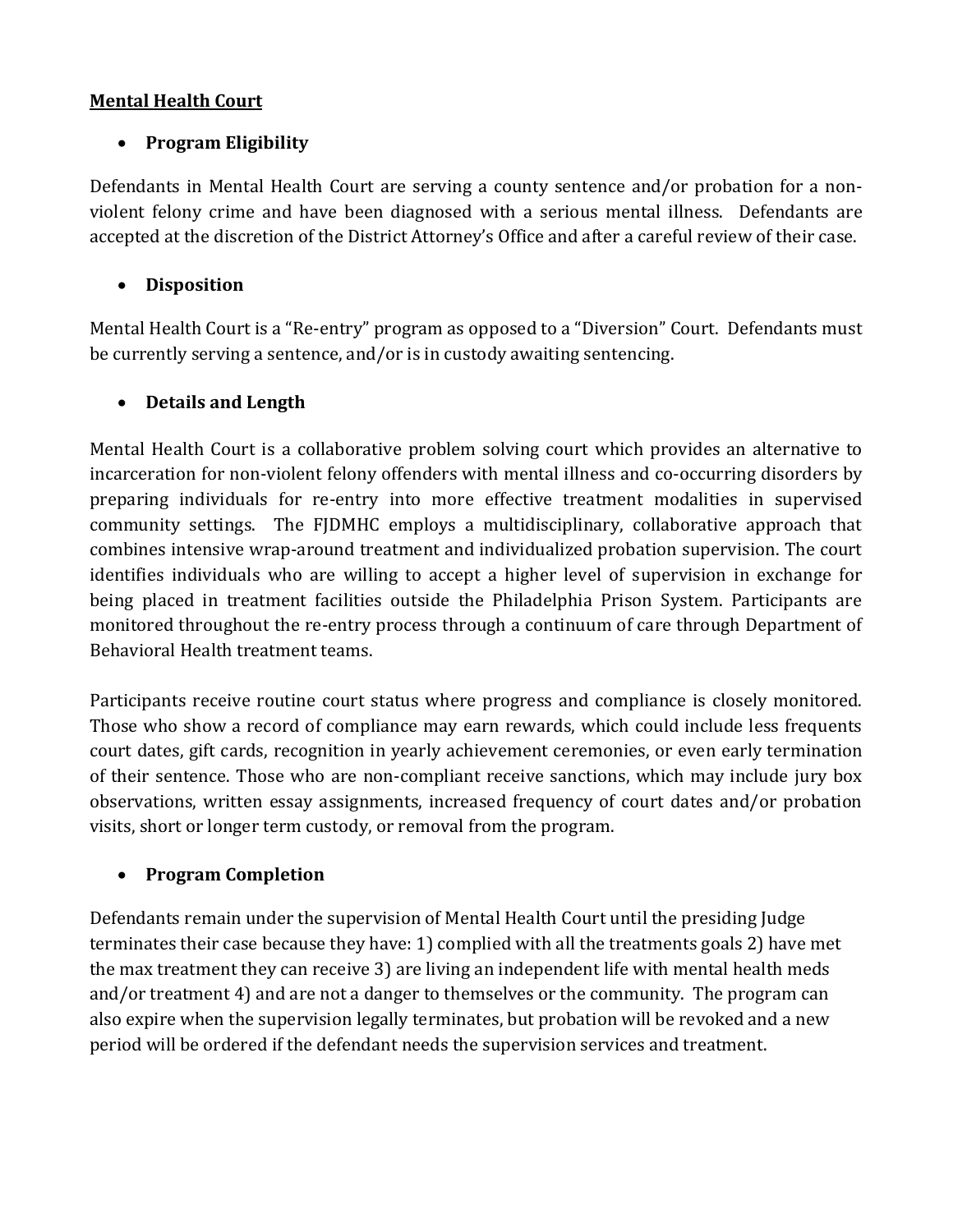## **Expungement Eligibility**

There is no opportunity for expungement, as felony dispositions have already been entered on the defendant's case.

## **Contact**

DA\_MHC@phila.gov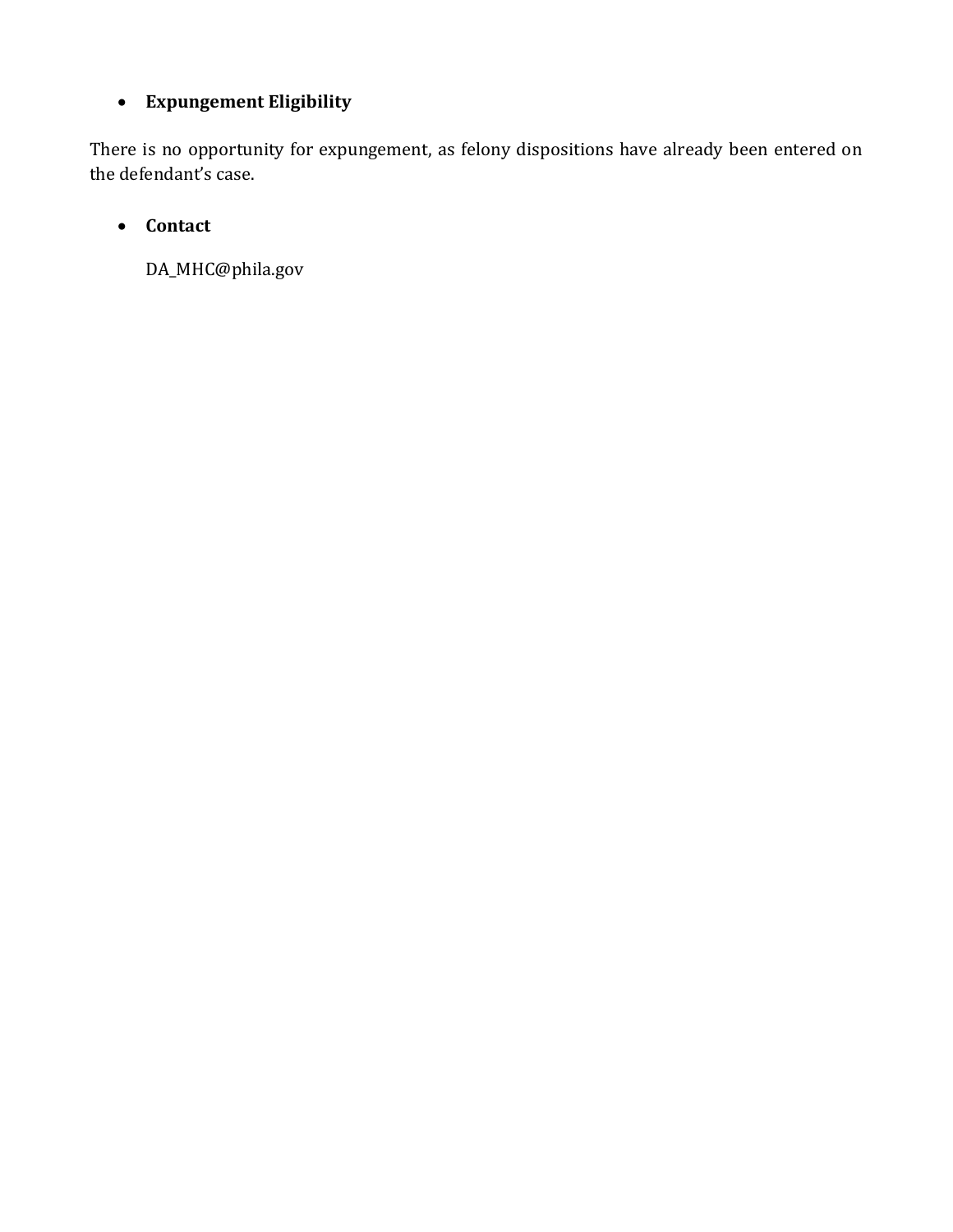#### **Mental Health Court - Competency**

## **Program Eligibility**

Defendants must be found legally incompetent due to their mental illness and have active cases pending in either the Municipal Court or the Court of Common Pleas.

## **Disposition**

Generally, no disposition is entered while defendants' cases are being statused for mental health competency.

## **Details and Length**

The court orders mental health evaluations for defendants and orders mental health treatment, either through inpatient commitments to the Forensic Unit of the Philadelphia Detention Center or Norristown State Hospital, or outpatient treatment services as a condition of bail. Cases are brought back for periodic status dates for as long as competency remains an issue or until the case expires.

## **Program Completion**

Once competency is established, cases either return to the docket of the judge from which the case came, or for some Common Pleas level cases, they may formally be moved to the First Judicial District's Mental Health Court for disposition and supervision.

#### **Expungement Eligibility**

There are generally no dispositions entered as a part of this program, therefore there are no expungement issues.

#### **Contact**

DA\_MHC@phila.gov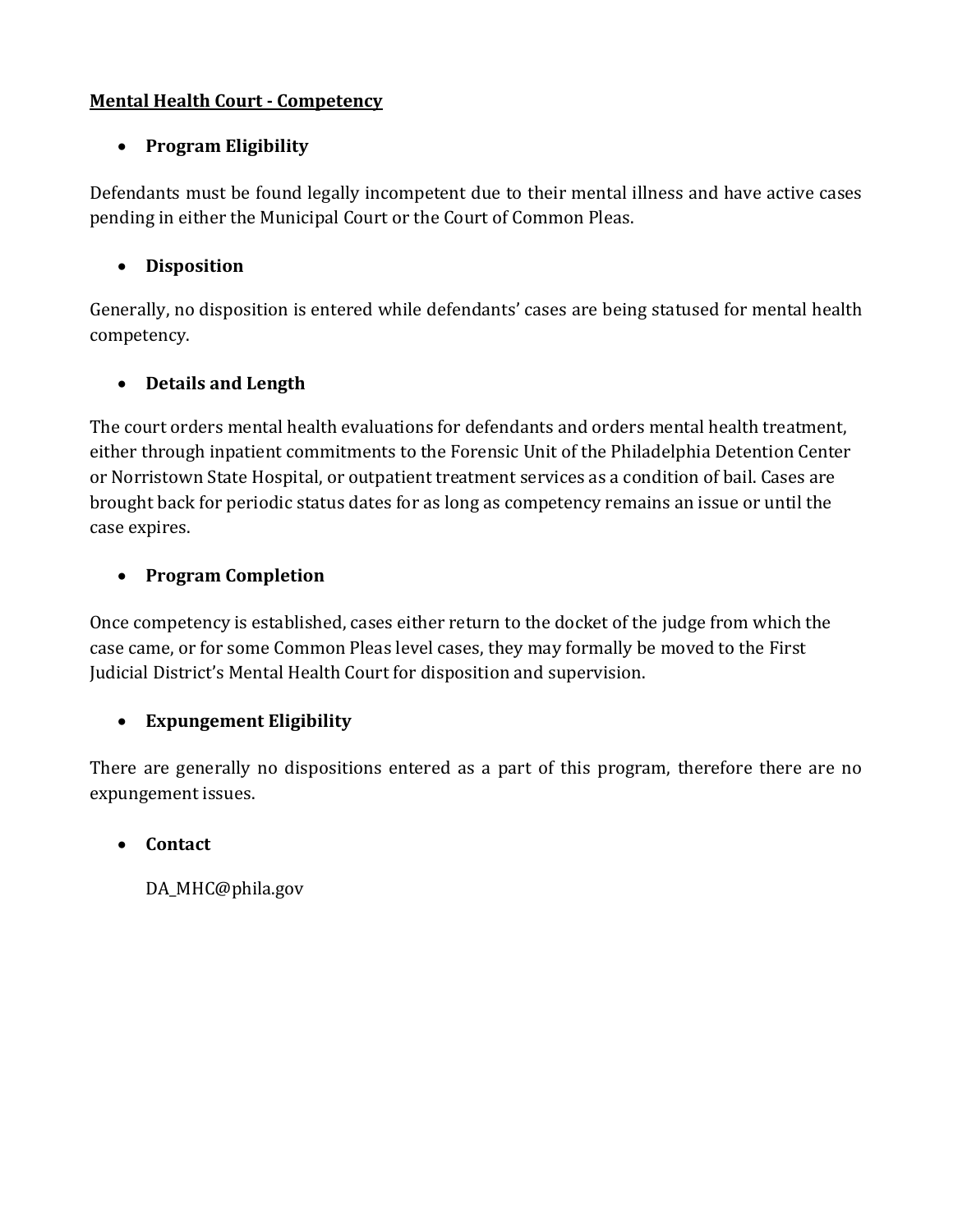#### **Project Dawn Court**

## **Program Eligibility**

Targeted defendants are women with open prostitution cases, who have a non-violent record, and history of convictions for prostitution. Defendants are accepted at the discretion of the District Attorney's Office and after a careful review of their case.

#### **Disposition**

When a defendant enters into Project Dawn Court, her plea is held in abeyance while she undergoes the program. If the defendant successfully completes the program, the Commonwealth will withdraw prosecution and she will graduate without a new conviction.

#### **Details and Length**

Project Dawn seeks to connect non-violent repeat prostitution offenders with therapeutic and reentry services, while attempting to reduce recidivism of prostitution and related crimes. The program provides drug treatment as well as trauma counseling for abuse (physical, sexual and emotional) that often dates back to adolescence. Once a defendant enters Project Dawn she must complete four phases of treatment. Specifically she is required to: 1) stay clean for 30 days; 2) attend 90 days of out-patient services; 3) undergo 120 days of intensive treatment for sexual trauma; and 4) participate in 120 of days of reintegration preparation. Specific services are based upon the results of a Forensic Intensive Recovery (FIR) evaluation. Services include counseling for post-traumatic stress disorder, childhood sexual abuse, drug treatment and, parenting classes. Defendants are required to appear in court monthly (or more if deemed necessary by the Court and Project Dawn team) where her progress is assessed before a judge. Violations of the program's terms result in the defendant facing a series of escalating sanctions. She is also required to restart the particular phase of the program they are undergoing. Defendants can complete the program within one year of acceptance.

#### **Program Completion**

Once all four phases have been completed, the defendant graduates the program and their case is dismissed with prejudice.

#### **Expungement Eligibility**

Upon successful completion of Project Dawn, if the defendant remains arrest free for one year, the underlying case may be expunged.

#### **Contact**

DA PDC@phila.gov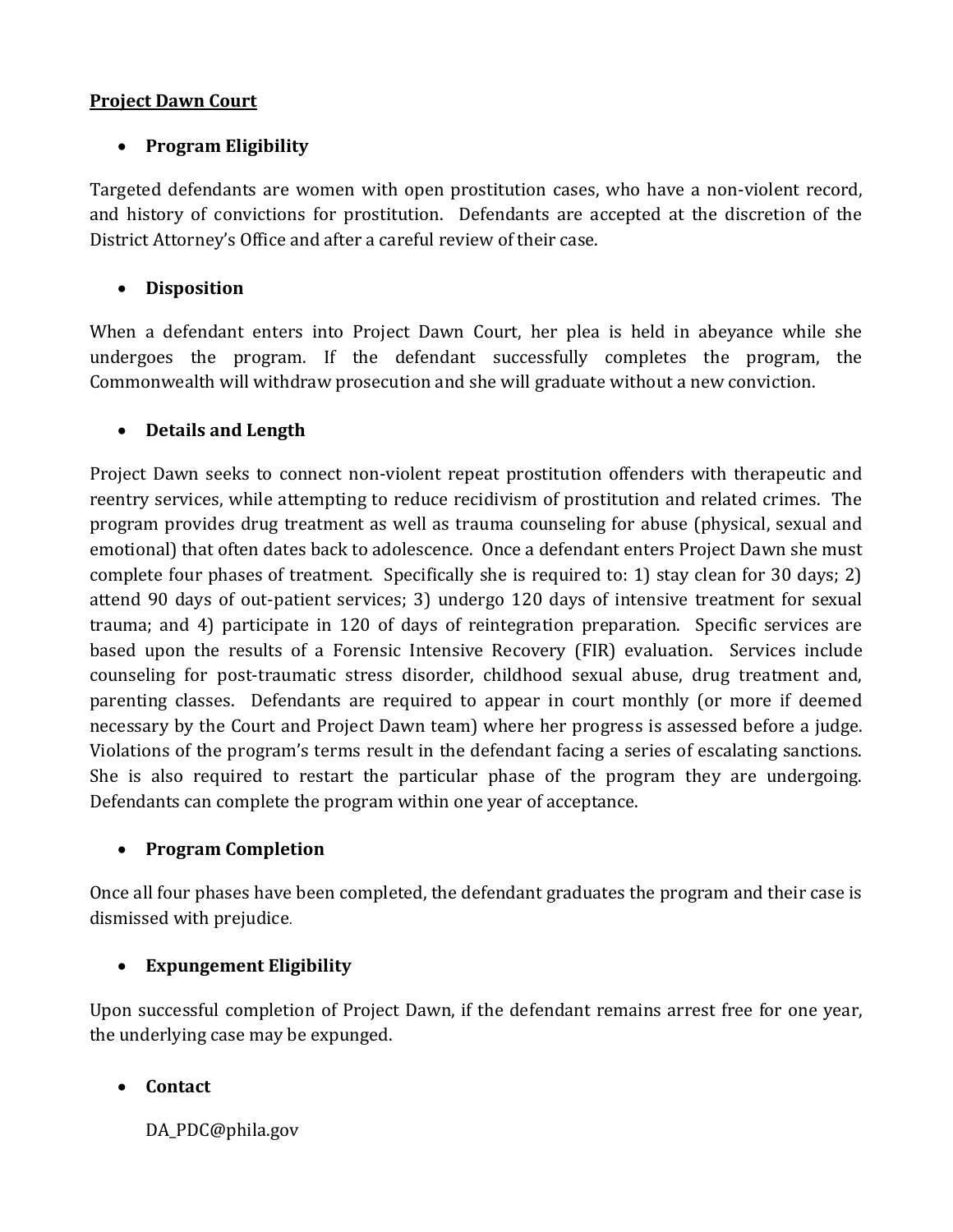#### **Sexual Education and Responsibility (SER)**

#### **Program Eligibility**

Defendants are non-violent offenders charged with Patronizing a Prostitute who have limited prior contacts with the criminal justice system. Defendants are accepted at the discretion of the District Attorney's Office and after a careful review of their case.

## **Disposition**

If a defendant would otherwise qualify for AMP I, no plea is entered and the case is maintained in a statusing posture. Upon successful completion of the program, the Commonwealth withdraws prosecution. Defendants are offered a Negotiated Stipulated Trial with a disposition of Guilty or admission into the Section 17 or Section 18 programs via No-Contest Plea if they would otherwise qualify for AMP II.

## **Details and Length**

Cases are listed under the auspices of the the AMP program. In lieu of serving probation or doing community service, defendants are required to attend a one day program offered by the Joseph J. Peters Institute. The program focuses on the impact of patronizing prostitutes on defendants, their families, victims and the community. Defendants are required to pay a one-time \$250 program fee. They are also liable for court costs consistent with the AMP program.

#### **Program Completion**

By attending the program, paying the \$250 program fee, and related court costs the case will be closed. The defendant is required to follow the same procedures as other AMP defendants as it relates to future court appearances consistent with whether they have been designated AMP I or AMP II.

#### **Expungement Eligibility**

Expungement follows the AMP program policy. Defendants who have cases listed in AMP I will be eligible for expungement without opposition upon successful completion. Cases disposed of by Negotiated Stipulated Trial under AMP II are not eligible for expungement. Cases that are disposed of via the Section 17 or Section 18 programs under AMP II may be eligible for expungement depending on the defendant's criminal history.

#### **Contact**

DA\_AMP@phila.gov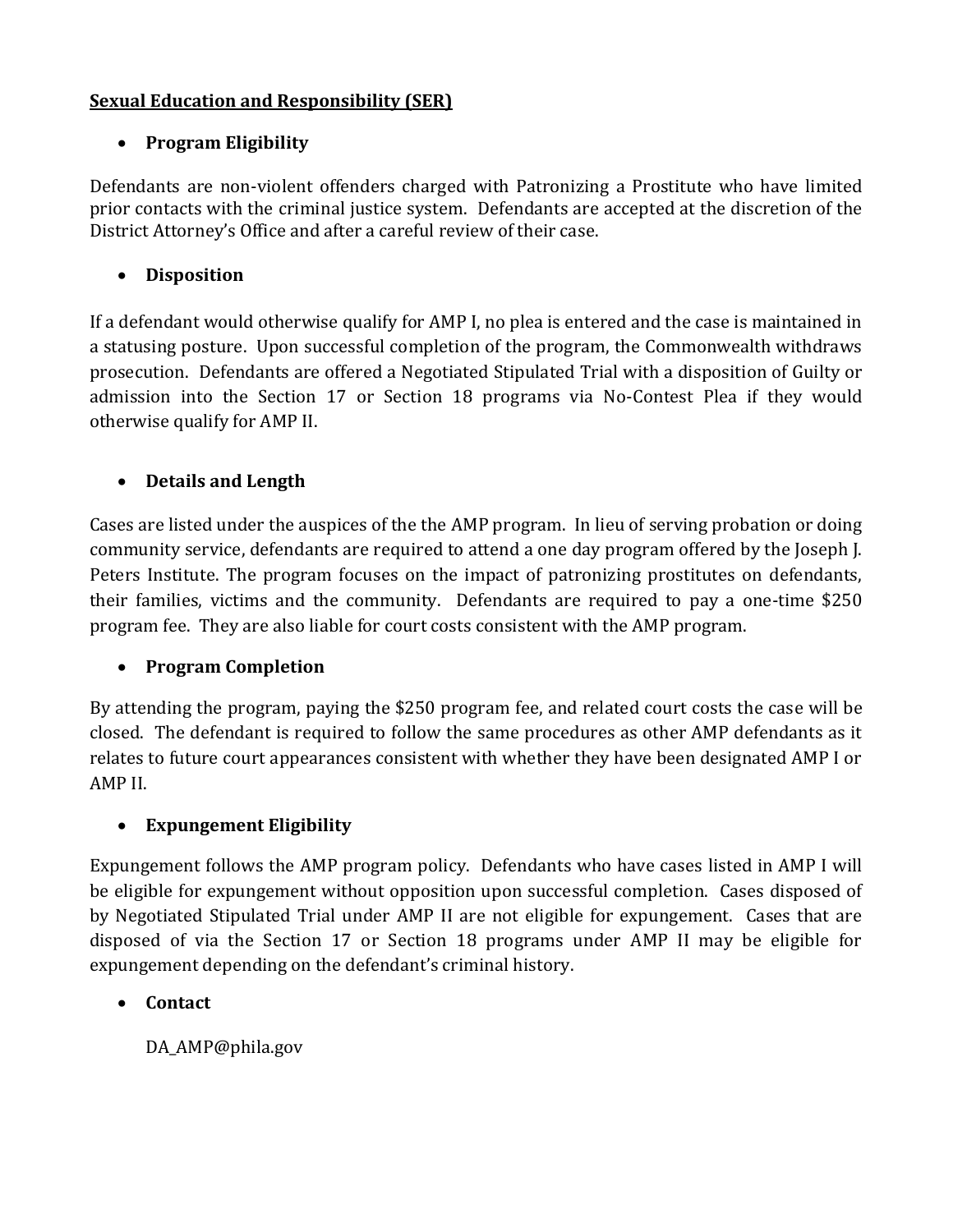#### **Small Amount of Marijuana (SAM)**

## **Program Eligibility**

Defendants arrested with less than 30 grams of marijuana may be eligible for this program. Defendants are accepted at the discretion of the District Attorney's Office and after a careful review of their case.

## **Disposition**

By agreeing to enter the program, defendants enter no plea. The case is maintained as an open pre-trial matter. However, upon successful completion of the class, the Commonwealth withdraws prosecution.

## **Details and Length**

Defendants must appear before a trial commissioner for a status hearing. At that time they are offered the opportunity to enter the SAM program or ask for a trial. Should they choose to enter the program; the SAM program has two requirements. First, defendants must attend a class about the criminal justice system and the consequences of committing crimes. The class takes place one Saturday a month at the Criminal Justice Center. Second, defendants must bring a money order in the amount of \$200 to the class. The \$200 covers the costs associated with this program. No cash or personal checks are accepted.

If a Defendant is currently on probation, choosing this Diversion Program will typically not result in a violation of probation. However they may be asked to submit to additional drug testing by the Probation Department or asked to begin taking drug tests if they were not already ordered as part of their probation.

## **Program Completion**

By attending the class and paying the \$200 program fee, the case will be closed. Defendants will not need to return to court. The District Attorney's Office will automatically withdraw the charges.

## **Expungement Eligibility**

Upon successful completion, defendants' cases are automatically expunged by the First Judicial District.

#### **Contact**

DA\_SAM@phila.gov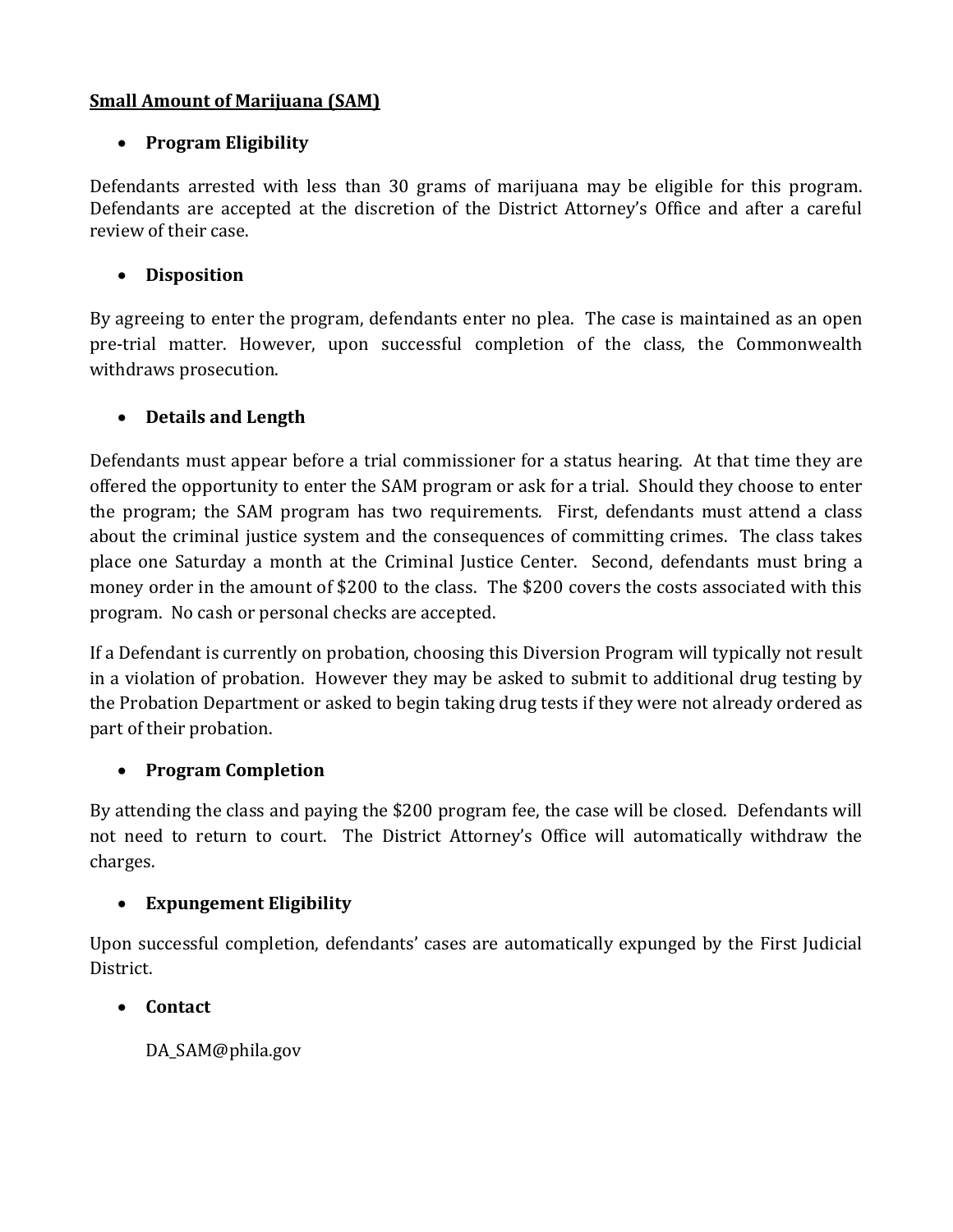#### **Summary Diversion Program**

## **Program Eligibility**

The majority of defendants charged with a summary citation who have not previously participated in the program are eligible, with the exception of the following charges due to the nature of the charge and therefore are automatically scheduled for trial:

- Cruelty to Animals;
- Criminal Mischief;
- Cutting Weapons / Weapons.

Any defendant issued citations by the following agencies also are not permitted to enroll and are automatically scheduled for trial:

- Pennsylvania SPCA;
- Department of Agriculture;
- Vehicle Fraud Investigations;
- Department of Revenue.

## **Disposition**

No plea is entered. Upon successful completion of the class, prosecution is withdrawn.

## **Details and Length**

Defendants attend the Summary Diversion Program on a Saturday in the Criminal Justice Center. The cost of the Summary Diversion Program Class is \$200. Full payment must be made by money order and payable on the day they attend the program. If this is the first time, a defendant has been charged with underage drinking or false ID, upon successful completion of the program the Court will amend the charge to disorderly conduct and the defendant will not lose their license. This will only apply once, if the defendant is cited again with underage drinking / false ID, PennDOT will be notified of the license or permit suspension.

## **Program Completion**

Upon successful completion of the program and payment of court costs, the defendant will not have to appear for any future court date pertaining to this matter. Failure to complete the program will result in the matter being referred for a trial.

## **Expungement Eligibility**

The defendant's summary arrest record will be automatically expunged. The expungement takes approximately nine months to complete and is coordinated by the First Judicial District.

## **Contact**

Please contact the First Judicial District's Municipal Court office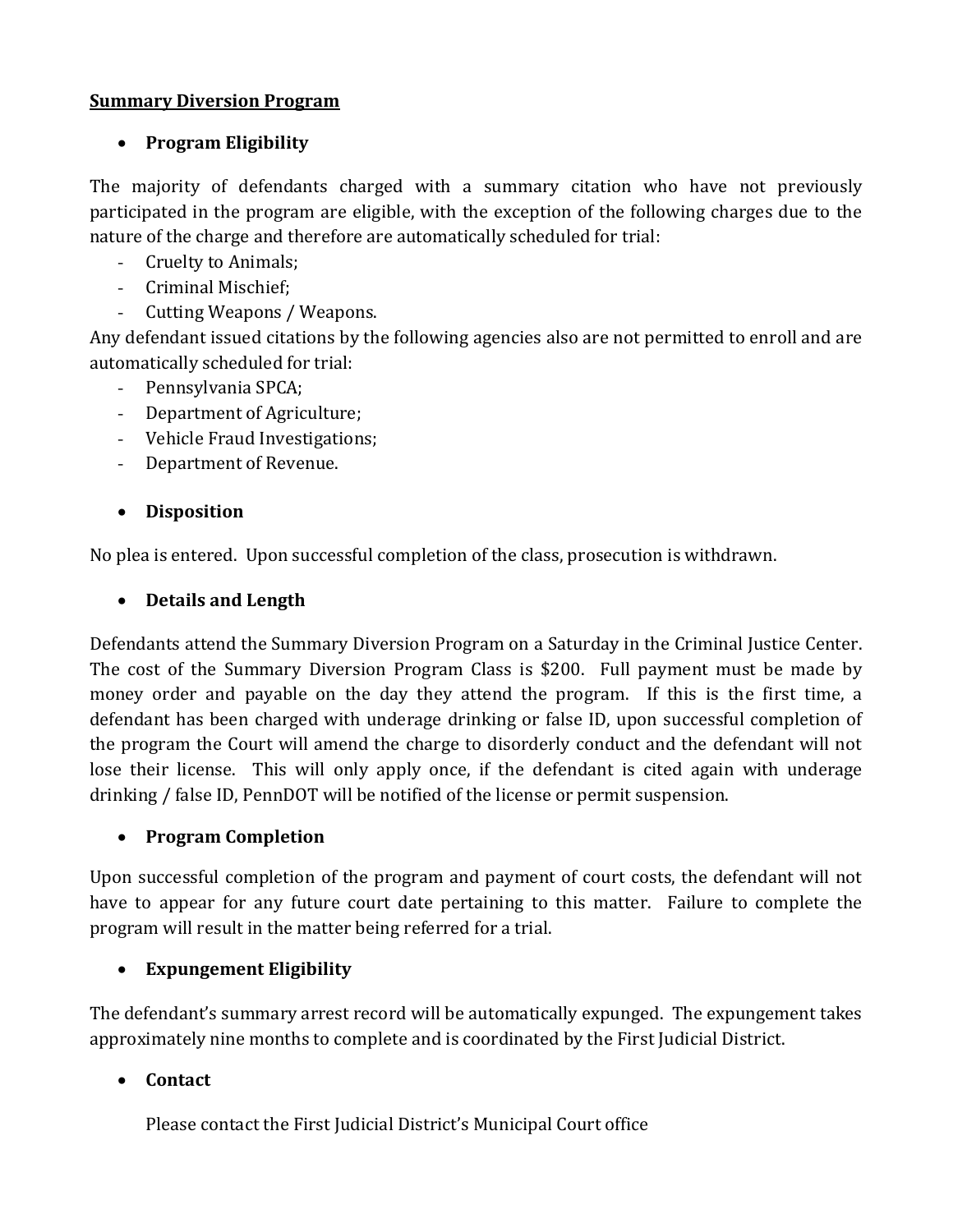#### **The Choice is Yours (TCY)**

#### **Program Eligibility**

Targeted defendants are between the ages of 18-30 year old. They are first-time felony drug offenders charged with Possession with Intent to Deliver a Controlled Substance (PWID), with no more than one prior misdemeanor conviction. Defendants are not drug dependent and accepted at the discretion of the District Attorney's Office and after a careful review of their case.

#### **Disposition**

Defendants enter a nolo contendere plea and the Court defers entry of judgment while the defendant completes the program

#### **Details and Length**

Once the TCY Program is offered to a defendant, to accept, he/she must waive their preliminary hearing and enter the one month TCY Orientation. Successful completion of the orientation requires a defendant to: 1) be on time and attend the program everyday; 2) compile personal documents; 3) participate in workshops, classes and individual coaching sessions; 4) complete a required number of community service hours; and, 5) other activities as determined by the TCY staff. After a defendant successfully completes the orientation they will officially enter the TCY Program by entering a nolo contendere plea and begin the one year TCY Program. During the TCY Program defendants engage in a variety of activities including: 1) job readiness training; 2) computer classes; 3) education and skills training; 4) community service; 5) job placement and advancement; 6) mentoring; and, 7) regular court check-ins with the TCY judge. If a defendant is not recommended for the TCY Program, after the orientation, then their case will be removed from the TCY Program and proceed along a normal trial path. For those defendants who are in the TCY Program and fail to comply with the requirements of the program, graduated sanctions are imposed.

#### **Program Completion**

If the defendant successfully completes the TCY Program, the Court will dismiss the case with prejudice. They will then participate in a graduation ceremony. Individuals who are terminated from the program prior to completion will have a guilty verdict entered by the Court and they will be sentenced accordingly.

#### **Expungement Eligibility**

If the defendant does not get arrested, and subsequently convicted, within one year from successful completion of the TCY Program and all court costs and lab fees are paid, the TCY case will be expunged.

#### **Contact**

DA\_TCY@phila.gov